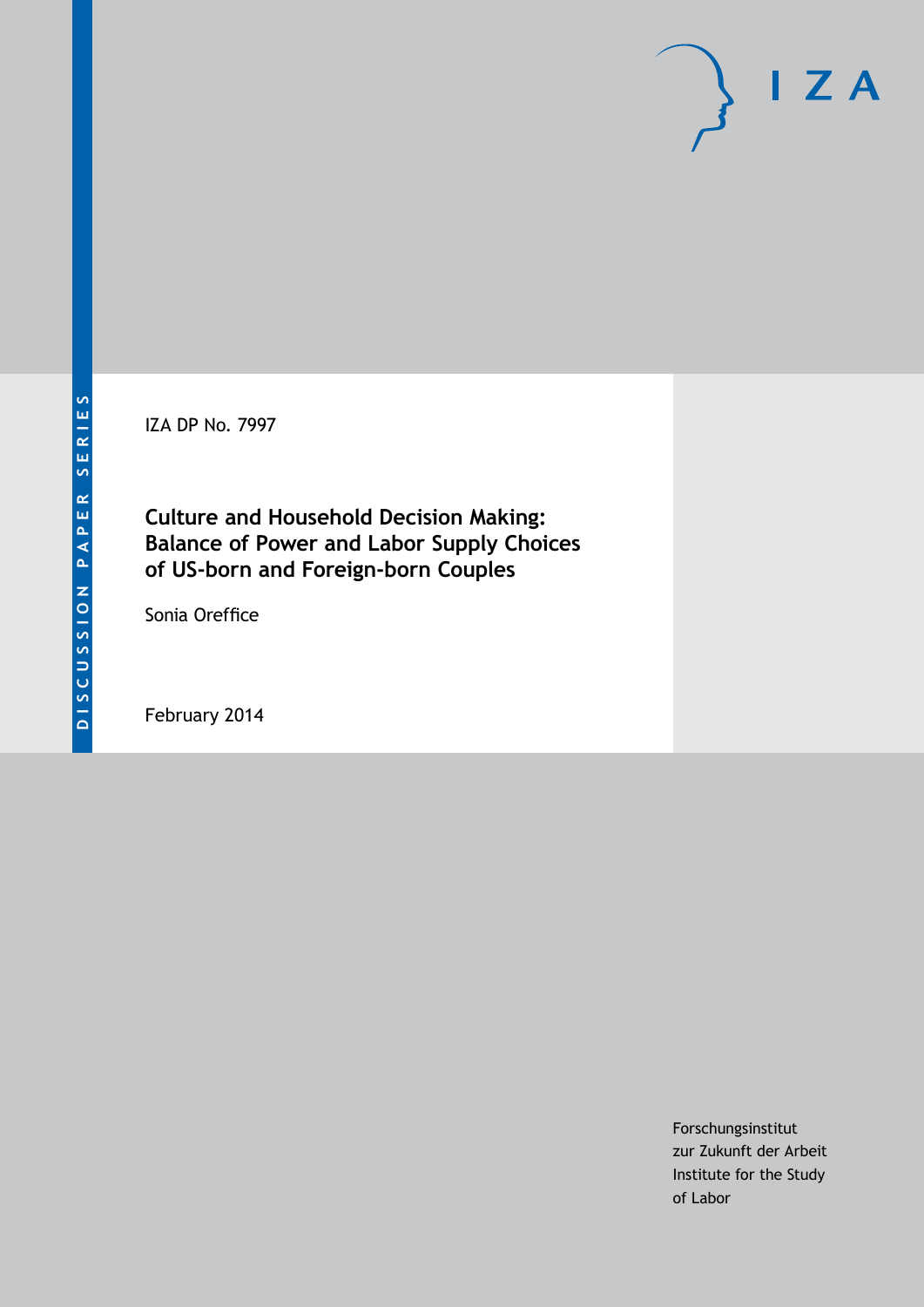# **Culture and Household Decision Making: Balance of Power and Labor Supply Choices of US-born and Foreign-born Couples**

**Sonia Oreffice**

*University of Surrey and IZA*

Discussion Paper No. 7997 February 2014

IZA

P.O. Box 7240 53072 Bonn Germany

Phone: +49-228-3894-0 Fax: +49-228-3894-180 E-mail: [iza@iza.org](mailto:iza@iza.org)

Any opinions expressed here are those of the author(s) and not those of IZA. Research published in this series may include views on policy, but the institute itself takes no institutional policy positions. The IZA research network is committed to the IZA Guiding Principles of Research Integrity.

The Institute for the Study of Labor (IZA) in Bonn is a local and virtual international research center and a place of communication between science, politics and business. IZA is an independent nonprofit organization supported by Deutsche Post Foundation. The center is associated with the University of Bonn and offers a stimulating research environment through its international network, workshops and conferences, data service, project support, research visits and doctoral program. IZA engages in (i) original and internationally competitive research in all fields of labor economics, (ii) development of policy concepts, and (iii) dissemination of research results and concepts to the interested public.

<span id="page-1-0"></span>IZA Discussion Papers often represent preliminary work and are circulated to encourage discussion. Citation of such a paper should account for its provisional character. A revised version may be available directly from the author.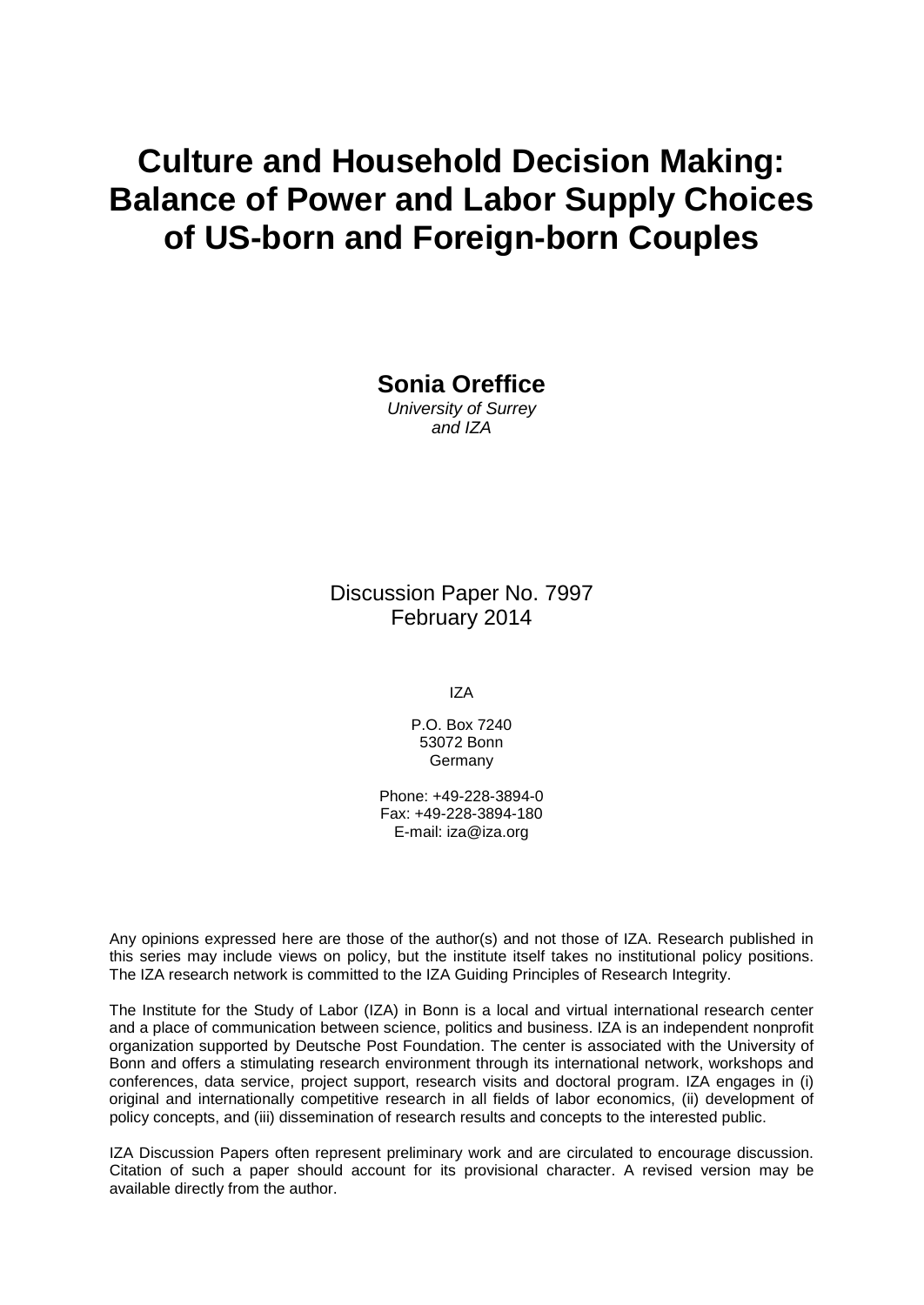IZA Discussion Paper No. 7997 February 2014

## **ABSTRACT**

## **Culture and Household Decision Making: Balance of Power and Labor Supply Choices of US-born and Foreign-born Couples[\\*](#page-1-0)**

This study investigates how spouses' cultural backgrounds mediate the role of intrahousehold bargaining in the labor supply decisions of foreign-born and US-born couples, in a collective-household framework. Using data from the 2000 US Census, I show that the hours worked by US-born couples, and by those foreign-born coming from countries with gender roles similar to the US, are significantly related to common bargaining power forces such as differences between spouses in age and non-labor income, controlling for both spouses' demographic and socioeconomic characteristics. Households whose culture of origin supports strict and unequal gender roles do not exhibit any association of these power factors with their labor supply decisions. This cultural asymmetry suggests that spousal attributes are assessed differently across couples within the US, and that how spouses make use of their outside opportunities and economic and institutional environment may depend on their ethnicities.

JEL Classification: D1, J15, J22

Keywords: culture, gender roles, household bargaining power, labor supply

Corresponding author:

Sonia Oreffice School of Economics University of Surrey Guildford, Surrey, GU2 7XH United Kingdom E-mail: [s.oreffice@surrey.ac.uk](mailto:s.oreffice@surrey.ac.uk)

\* Financial support from the Spanish Ministry of Science and Innovation (ECO 2011-29751) and IVIE is acknowledged. I would like to thank the editor, two anonymous referees, and seminar participants at RES 2013 and Alicante for their helpful comments. Any errors are mine.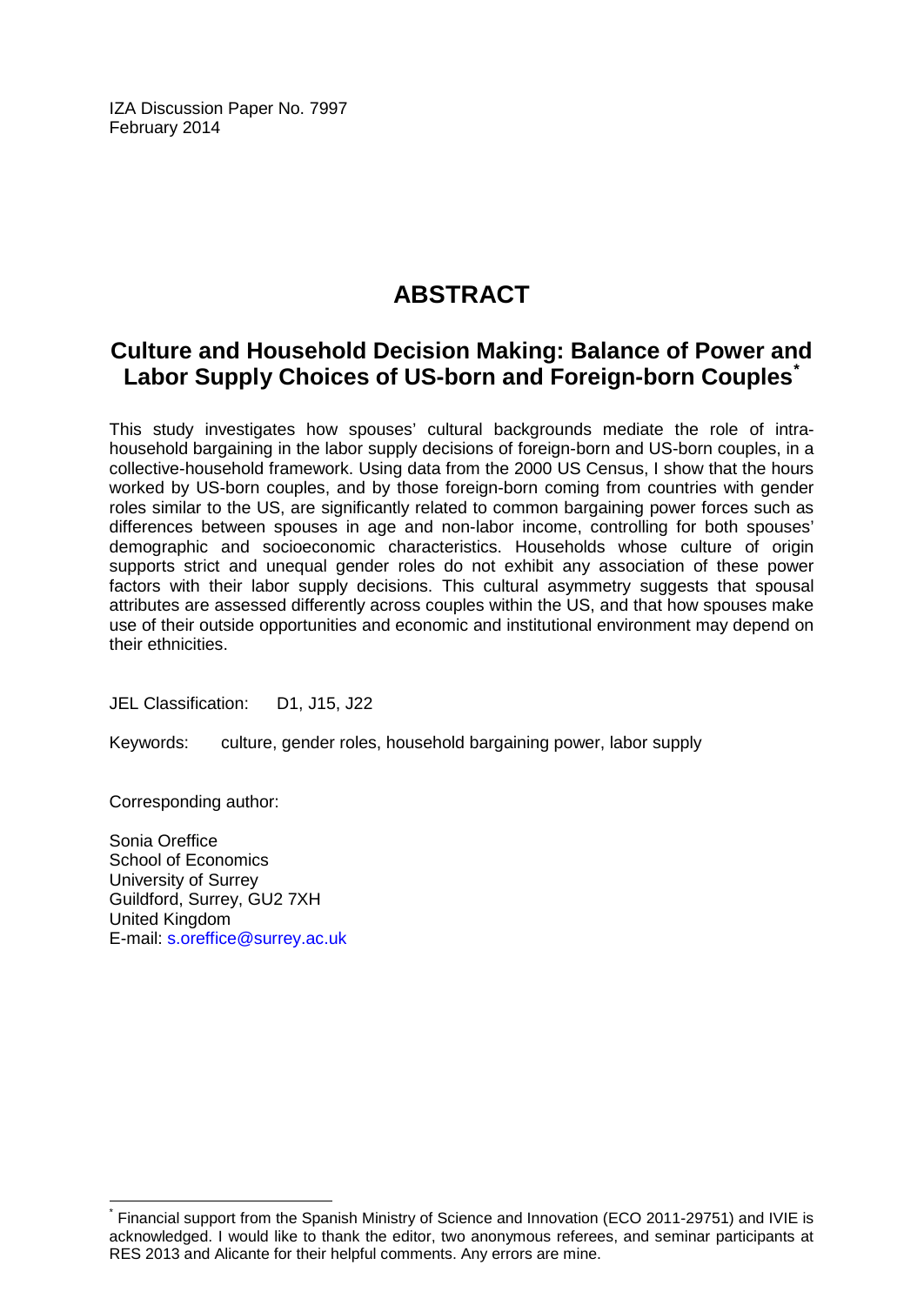#### **1. Introduction**

This paper examines the labor supply choices of foreign-born and US-born couples in order to explore the role of spousal cultural background on the extent to which bargaining power forces matter in household decisions, using data from the 2000 US Census. Specifically, it investigates whether spouses who live in the US but are from different ethnicities relate heterogeneously to bargaining power forces, as measured by discrepancies in spouses' ages and non-labor income, within a collective household labor supply framework.

The phenomena of immigrants' labor market outcomes and the influence of their cultural background on one side, and intra-household bargaining power and household decision-making on the other, have been widely studied in the literature. A large body of theoretical and empirical literature shows that the intra-household distribution of power influences households' outcomes in both developing and developed countries (Chiappori, Fortin, Lacroix, 2002; Grossbard-Shechtman, 1993; Lundberg and Pollak, 1996; Thomas, 1990). In particular, the collective household behavior model predicts that household members make Pareto-efficient decisions according to their respective bargaining power positions, which in turn depend on outside opportunities and social and legal factors, such as members' relative share of non-labor income, their age differences, their body mass index, abortion and divorce laws, and sex ratios (Browning, Bourguignon, Chiappori, Lechene, 1994; Chiappori et al., 2002; Negrusa and Oreffice, 2010; Oreffice, 2007; Oreffice, 2011; Oreffice and Quintana-Domeque, 2012).

There is empirical evidence of these bargaining power effects concerning various countries, from different cultures and parts of the world (Grossbard and Amuedo-Dorantes, 2007; Lundberg, Pollak, Wales, 1996; Rangel, 2006; Schultz, 1990; Thomas, 1990). While all these empirical studies have focused on a single country, Datta Gupta and Stratton (2010) present a two-country analysis on US and Denmark, and argue that different social norms across countries can affect intra-household bargaining power, mitigating or reinforcing the bargaining effect on couples' decisions concerning leisure and labor supply. Still, no emphasis has been devoted to differences across ethnicities within a country, and the recent immigration waves throughout Europe and the US, along with the sizable presence in the US of immigrants from a variety of cultural backgrounds, prompt to explore the role of intra-household bargaining power by culture and spouses' gender role beliefs.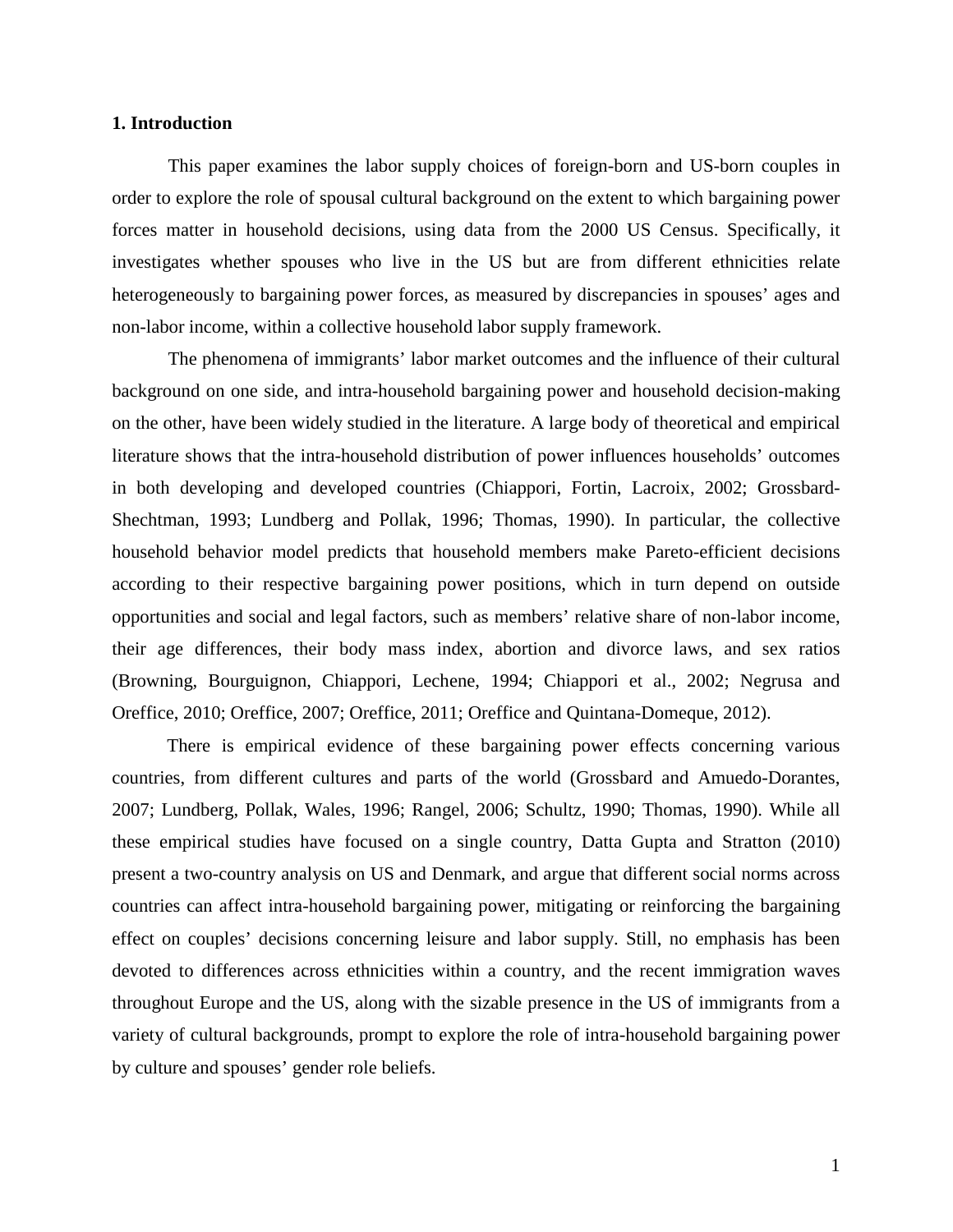A recent strand of literature specifically emphasizes the role of culture and family experience on economic outcomes such as female labor force participation and fertility choices, and on the marriage market. Fernandez and Fogli (2006, 2009), Fernandez (2007), and Blau, Kahn, and Papps (2011) show that culture, as measured by female labor force participation rate and total fertility in country of origin, explains fertility and labor market choices of American women living in the US but born from foreign parents, while male labor supply is not affected by the country of origin. Using the same US Census data and the same sources of variation for cultural differences such as country of origin, length of stay in the US, and linguistic distance, related literature studies the determinants of interethnic marriages and living arrangements (e.g., Angrist, 2002; Chiswick and Houseworth, 2010; Giuliano, 2007). In particular, Giuliano (2007) emphasizes the importance of analyzing the role of culture in a "neutral environment", using samples drawn from the population of only one country. Finally, culture and immigration have also been linked to labor market activity and the extent of wage and employment consequences for native and foreign-born workers.

All these studies highlight that the main challenge in this line of research is to disentangle culture from institutional and traditional economic variables such as prices and income. Indeed, this paper addresses this feature using one large data set such as the US Census, with US- and foreign-born individuals from a large variety of countries at different stages of development and assessment of gender roles in society, who live and work in the US, facing the same institutions and bargaining power measures. Specifically, the cultural mechanism through which intrahousehold bargaining power and couples' labor supplies may be related is analyzed here using the five-percent national random sample of the 2000 US Census data on married men and women.

The US Census data provide the largest sample of households with foreign-born spouses, their detailed ethnic, demographic, labor and income information, along with standard samples of US-born individuals. The degree of cultural differences from the US mainstream is captured by the country of birth of each spouse, to which the information on the corresponding measures of gender roles is associated. Following the definition of culture offered by Fernandez (2007), I consider culture as a set of beliefs and preferences, which are important determinants of behavior. The cultural proxies of both the husband and the wife are analyzed, as the husband's culture may be important in driving work decisions and household responsiveness to bargaining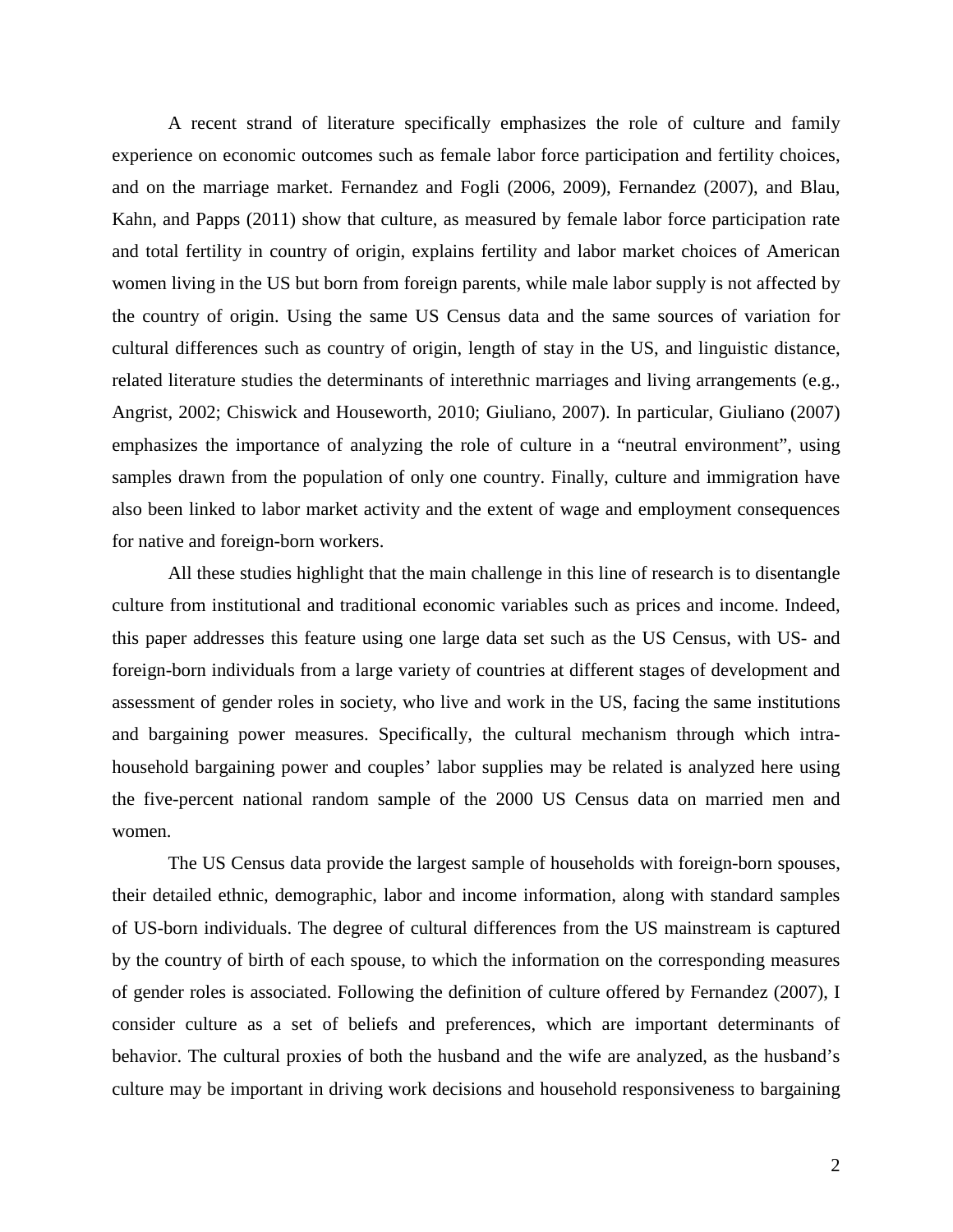power forces (Fernandez and Fogli, 2009). I then follow a procedure in line with Guiso et al. (2008) to assess countries' cultural similarity to the US in terms of gender roles.

The focus is on first-generation immigrants, who are less likely to have assimilated and mitigated their culture and beliefs to the US mainstream, to better capture the corresponding bargaining power disparities at stake. Individuals in the sample face the same markets and institutions by construction, so that only the belief and preference components (the cultural components) are potentially relevant. The main assumption here is that immigrants bring with them some of the attitudes of their country of origin (Carroll, Rhee, and Rhee, 1994). Then, since they differ by their own cultural heritage, it is still possible to estimate the impact of cultural differences on a common set of variables, as such eliminating unobserved heterogeneity and comparability concerns which would result from cross-country estimation from separate data sets. As additional evidence, second- and higher-generation immigrants are considered using the information on primary ancestry, examining US-born spouses whose culture may differ by ancestry rather than by country of birth.

The analysis here considers the differences in age and non-labor income ownership between spouses, two commonly used indicators of intra-household bargaining power. According to Chiappori et al. (2002), when a spouse has a relatively better attribute (relatively older or richer), the distribution of gains from the relationship would shift in his/her favor, generating opposite income effects on the spouses, which are testable on their labor supplies. Consequently, the spouse with a more favorable bargaining position would decrease his/her hours worked, while his/her mate would increase his/hers.

My identification strategy consists of estimating the associations of intra-household age and non-labor income gaps with the labor supplies of both spouses, comparing their hours of work cross-sectionally among US-born and foreign-born couples with various extents of cultural disparities to the US in terms of gender roles. Specifically, I test whether there is a stronger association for those married individuals whose cultural background supports more egalitarian gender roles, and no association at all for couples with very different gender role norms from the US. Therefore, this study considers individuals who are already married to men and women of their same cultural background, leaving aside the interesting patterns of intermarriage or sorting by ethnicity, which have recently been empirically analyzed in Furtado (2012), for instance.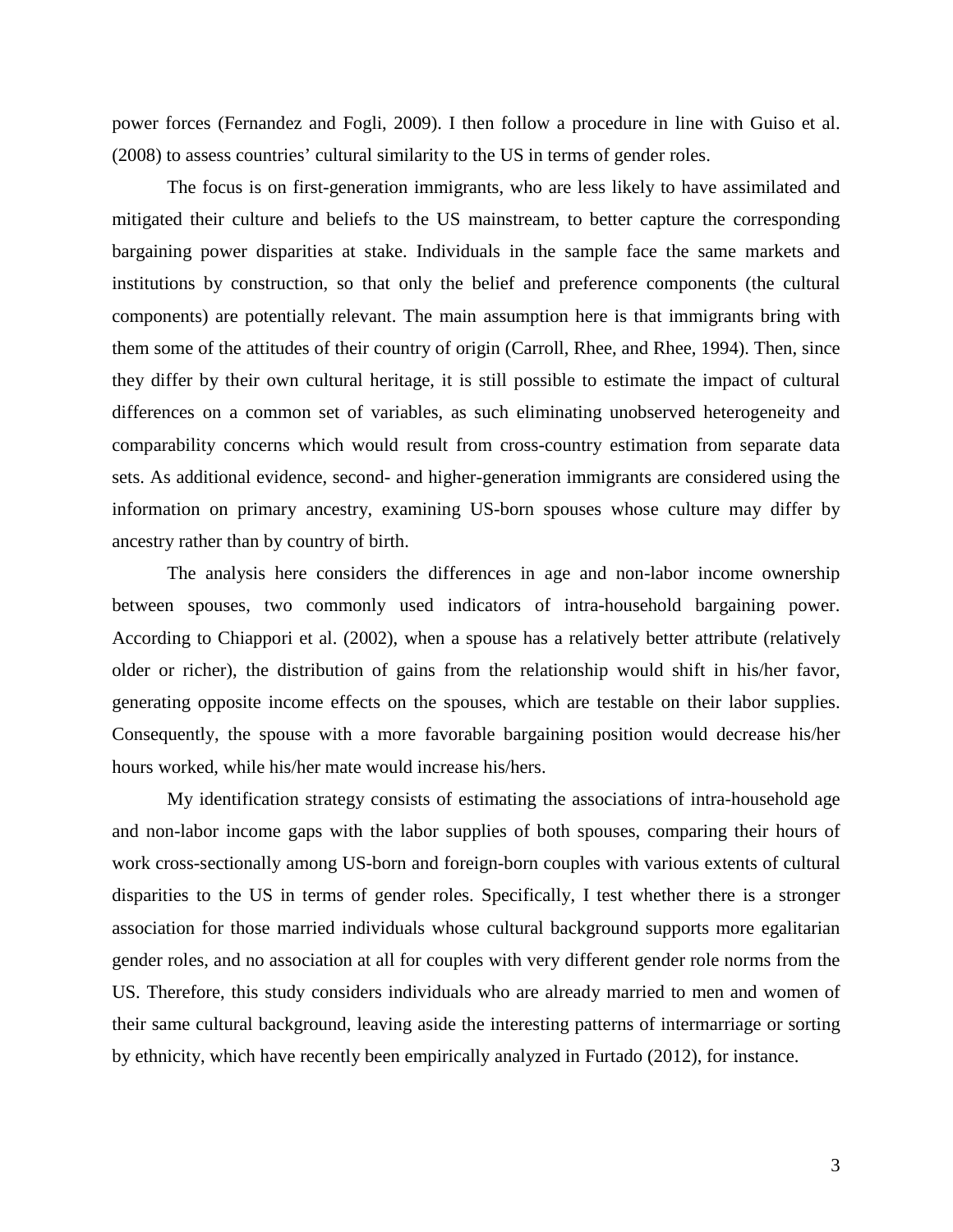The empirical analysis shows that the hours worked by US-born spouses are more responsive to the differences between spouses in age and non-labor income, than those by foreign-born couples whose country of origin supports a traditional role of women. In US-born couples, and in those coming from countries with gender roles similar to the  $US^1$  $US^1$ , a relatively older, or richer spouse supplies less labor, the opposite holding for his/her mate, controlling for both spouses' demographic and socioeconomic characteristics. This evidence on both spouses' labor supplies, and the signs of the estimated coefficients, is consistent with the household bargaining power interpretation. Interestingly, households whose culture of origin is quite or somewhat different on gender role grounds than the US do not exhibit any relationship between this measured balance of power and their labor supply decisions.

A 5-year difference implies working about 12 hours less, and 5,000 dollars more of nonlabor income relative to their wives implies about 9 hours less. For wives, the corresponding figures are 8 and 50 hours more. While the foreign-born couples culturally distant from the US do not exhibit any significant association with these bargaining forces, those immigrant households with very similar culture to the US show a significant association with these bargaining power factors for both spouses: for husbands, 19 and 5 hours less, and for their wives 35 and 170 hours more, respectively. The estimated correlation of female labor supply and age difference is higher in magnitude than in the case of US-born couples. In addition, joining the sample of US- and foreign-born spouses and interacting the bargaining power variables with the gender role index associated with their country of origin provides evidence consistent with the bargaining power interpretation of the estimates on the subsamples of couples by cultural disparity from the US. I also present estimates controlling for and interacting with the number of years spent in the US by foreign-born spouses, and obtain virtually identical results.

These findings represent the first empirical evidence suggesting that spousal attributes and empowerment are assessed differently across couples within the US, and that couples' responsiveness to a common economic and institutional environment may depend on their culture of origin. The importance of this novel approach rests in providing an empirical assessment and cross-cultural comparisons which may be useful to devise public policies targeting immigrant households and women in particular. They may be the ones least likely to

 $\overline{a}$ 

<span id="page-6-0"></span> $<sup>1</sup>$  The similarity of institutions is defined according to the country of origin, and categorized in the three groups</sup> "very similar", "somewhat similar", and "different" from the US culture, as explained in Section 3.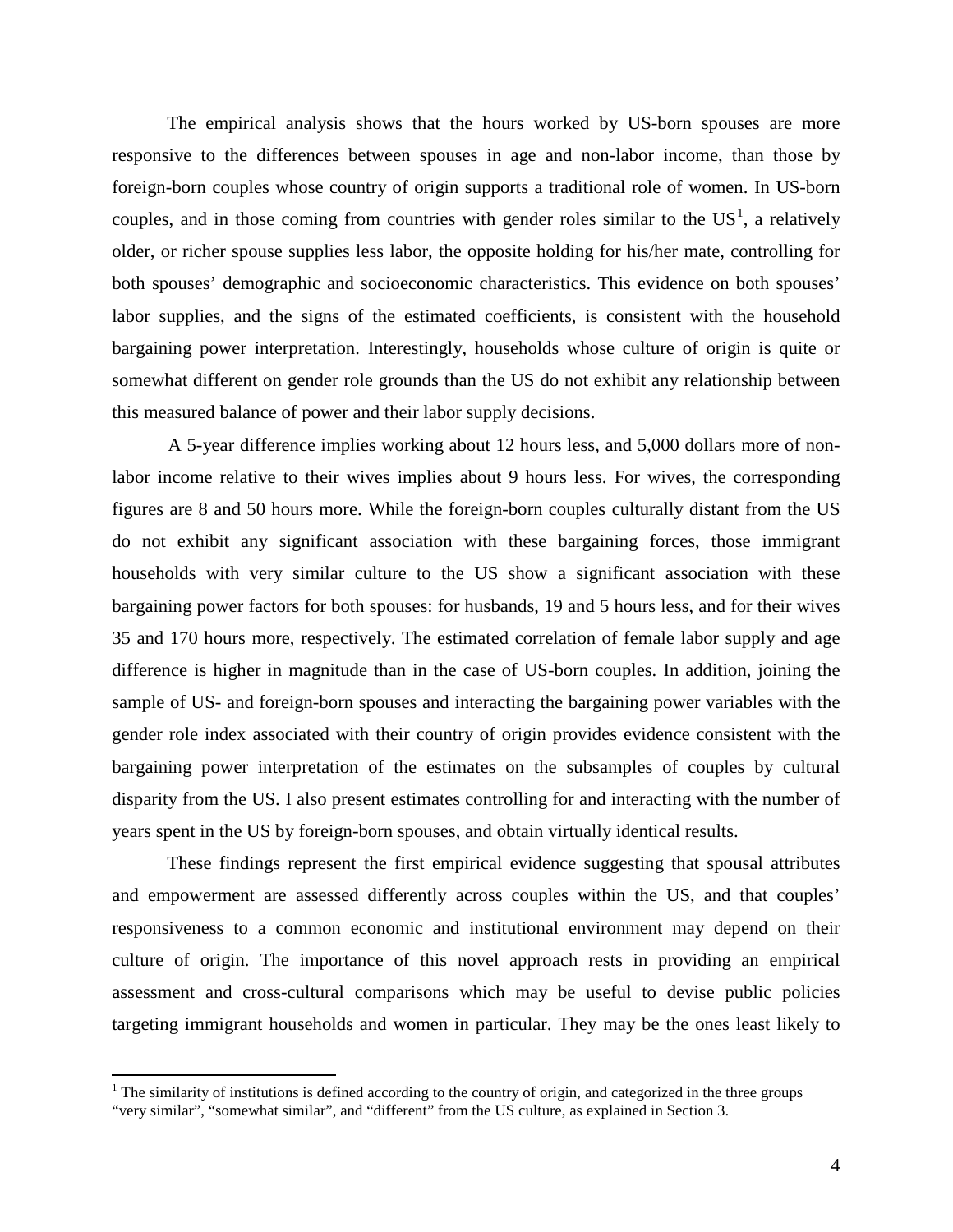respond and take advantage of an "empowerment" policy, because of their cultural background "constraining" them to ignore outside opportunities and welfare enhancement measures.

The paper is organized as follows. Section 2 describes the theoretical framework and Section 3 the empirical specification and the data. Section 4 presents the empirical results, and discusses the sensitivity analysis and potential alternative explanations. Finally, Section 5 concludes the paper.

#### **2. Theoretical framework**

The collective household labor supply model with distribution factors (Chiappori et al., 2002) is applied to US-born and foreign-born couples with different degrees of cultural disparities with respect to the US, and thus with a potentially different responsiveness to bargaining power forces. A household is composed of two decision makers, husband and wife, each having a distinct utility function on consumption and leisure, and making Pareto-efficient decisions. Preferences are egoistic, in that one mate's utility does not depend on the other's consumption or leisure, although the model can be extended to allow for caring preferences and public goods. Let h<sup>*i*</sup> and C<sup>*i*</sup> for  $i = h$ , w denote member *i*'s labor supply and consumption of a private composite good (whose price is normalized to unity), *y* the household non-labor income,  $w_i$  the wage rate of spouse *i*, and  $z_i$  possible preference parameters and cultural background of each spouse, such as education, race, or country of birth. Finally, let  $s_1$  and  $s_2$  represent the two distribution factors (bargaining power forces) under analysis: the differences between spouses in non-labor income and age. The utility function of member  $i = h$ , w is  $U^{i} (1 - h^{i}, C^{i})$ , where U is strictly quasi-concave, increasing, and continuously differentiable, while, following convention, the utility from companionship is assumed to be separable and not to influence the trade-off between leisure and consumption.

The optimal allocations of labor supply of each spouse are determined by the following program:

 $\max_{h^h, C^h} U^h (1 - h^h, C^h)$ subject to *h*  $C^h \le \varphi(w_h, w_w, y, s_1, s_2, z_h, z_w) + w_h h$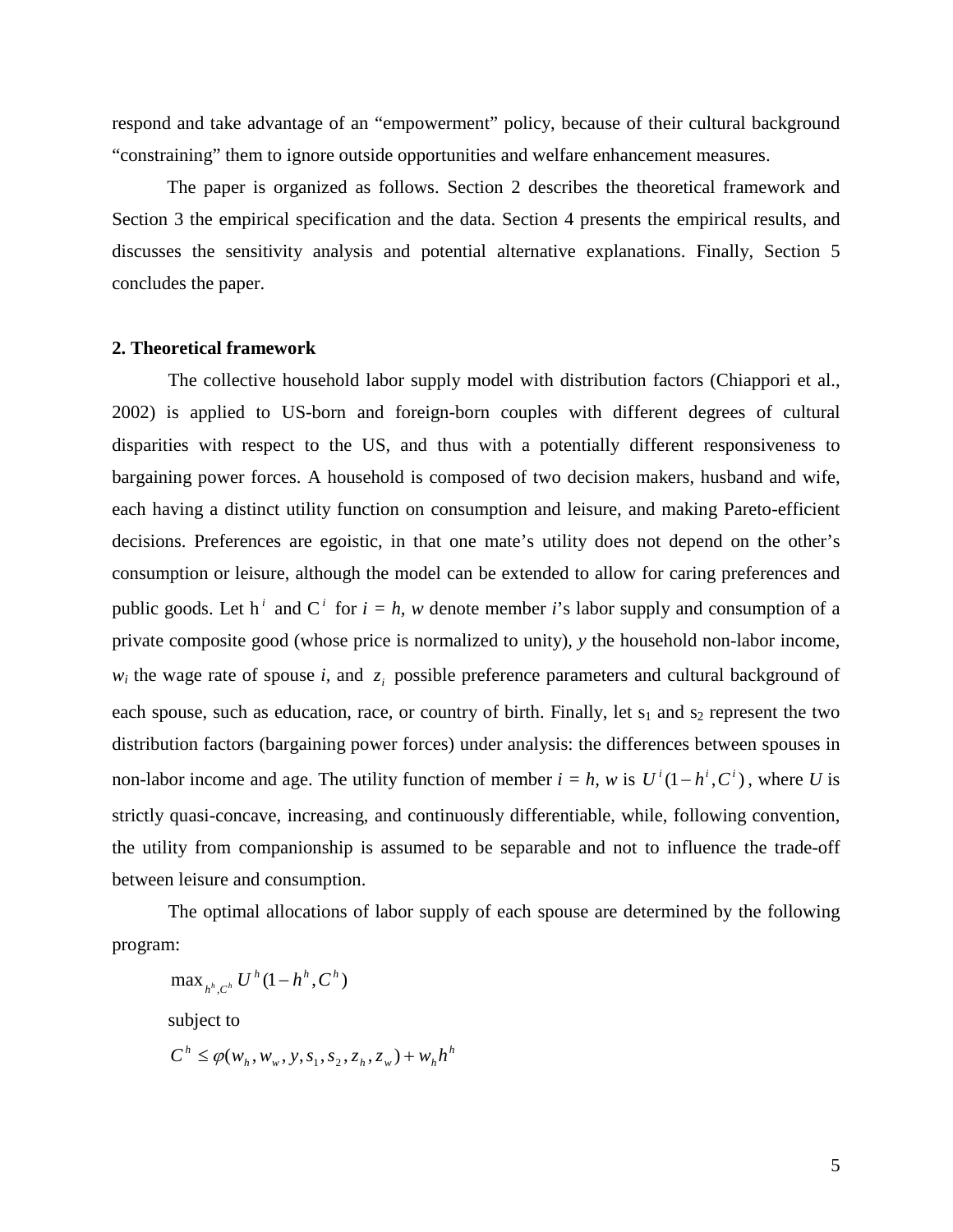where the spouse faces a symmetric problem.  $\varphi(w_h, w_w, y, s_1, s_2, z_h, z_w)$  represents the husband's share of household non-labor income *y*, while the wife receives  $y - \varphi(w_h, w_w, y, s_1, s_2, z_h, z_w)$  so that the stronger the husband's bargaining power, the higher his share of household non-labor income and the lower his wife's. The sharing rule  $\varphi(w_h, w_w, y, s_1, s_2, z_h, z_w)$  is a function of prices (here normalized to unity), spouses' wages, household non-labor income, distribution factors (here the non-labor income gap and age gap)<sup>[2](#page-8-0)</sup>, and other observable characteristics z.

The couple's Pareto-efficient decisions yield the following equilibrium labor supply functions of the two spouses:

$$
h^{h} = h^{h}[w_{h}, \varphi(w_{h}, w_{w}, y, s_{1}, s_{2}, z_{h}, z_{w})]
$$
  

$$
h^{w} = h^{w}[w_{w}, y - \varphi(w_{h}, w_{w}, y, s_{1}, s_{2}, z_{h}, z_{w})]
$$

 $\overline{a}$ 

The derivatives of each labor supply function with respect to the second arguments are expected to be negative, reflecting a pure income effect (leisure is commonly assumed to be a normal good). Hence, factors that strengthen the husband's bargaining power reduce the labor supplied by the husband and increase the labor supplied by the wife, ceteris paribus, in particular controlling for own wage and the couples' total non-labor income *y*. The question of whether foreign-born couples' hours of work are related to such factors in the direction predicted by the theory and already estimated for US couples in general is investigated by testing their relationship with the labor supplies of foreign-born couples from different cultural backgrounds, and comparing it to the corresponding evidence on US-born spouses.

The decisions of spouses whose country of origin supports strict gender roles and traditional family institutions relative to the US may be very weakly related to bargaining power forces. Their household behavior may reflect a setting where spousal personal characteristics and outside opportunities do not influence their household decision-making. The non-labor income difference and age differences represent relevant monetary and demographic personal attributes enhancing spouses' outside opportunities, which have been extensively estimated to be sources of bargaining power (e.g., Browning, Chiappori, Weiss, 2014). If they did not significantly enter

<span id="page-8-0"></span><sup>&</sup>lt;sup>2</sup> The sex ratio, divorce laws, abortion legalization, alimony, and child benefits laws, are other examples of distribution factors that have been studied in the literature (Chiappori et al, 2002; Lundberg and Pollak, 1996; Oreffice, 2007).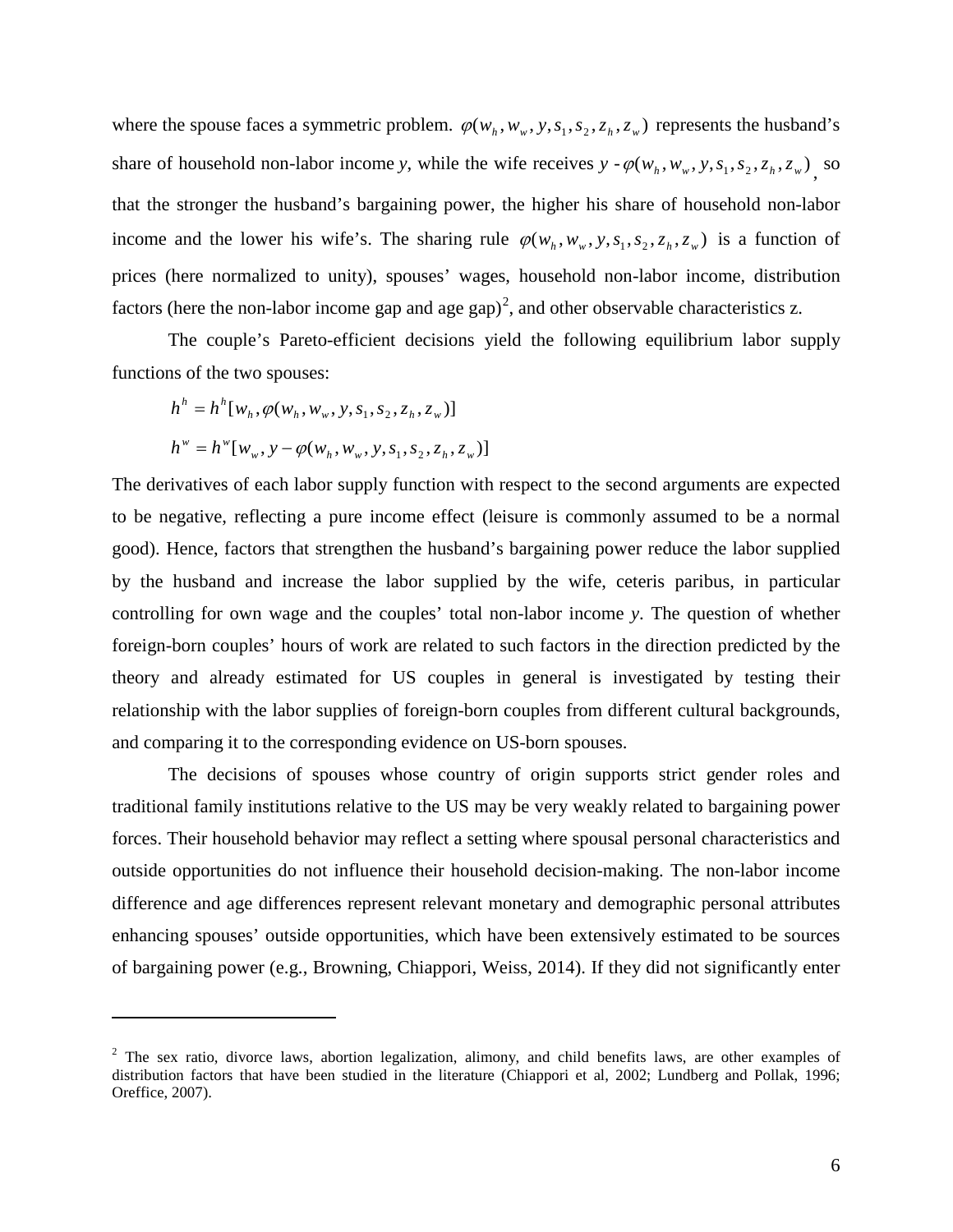an immigrant couple's decision process, this would suggest that the cultural background can inhibit this mechanism and any actual intra-household bargaining, so that the labor supplies of this type of couples would not depend on these factors.

The following empirical analysis specifically tests the predictions of Chiappori et al. (2002) which were developed for married working couples. Within this framework, this study as well focuses on those couples where both individuals are working (estimation including individuals who do not work through a Heckman's sample selection model is available upon request).

#### **3. Empirical Specification and Data Description**

 $\overline{a}$ 

The sample under analysis consists of married couples with both spouses between 18 and 65 years of age. US-born and foreign-born spouses are identified using information on the individual place of birth, further categorizing foreign-born couples according to their specific country of origin and to whether husband and wife share the same cultural background.

Spouses are defined to share the same cultural background if they are from the same country of origin, or from different countries of origin provided that these are characterized by similar prevailing beliefs in terms of gender roles. To establish these comparisons, I follow a similar procedure to Carroll et al. (1994) and Antecol (2000), who identify sets of countries where the prevailing beliefs are comparable to the US ones, and others where they are different, assuming that there are cultural similarities among the countries of each of these groups. More refined groups of countries are used here than in Carroll et al. (1994) and more measures of gender roles are considered than in Antecol (2000) or Carroll et al. (1994), in line with Guiso et al. (2008). Specifically, I first considered four variables used in the literature as possible measures of gender roles across countries: the gender gap index, the political empowerment index, the female economic activity rate such as the female labor force participation rate and the ratio of female to male labor force participation rate (age 15 and above), and the human development index<sup>[3](#page-9-0)</sup>. To create a variable that successfully captures variation in the underlying gender roles across countries, I then confined the analysis to the gender gap variable and the

<span id="page-9-0"></span><sup>&</sup>lt;sup>3</sup> The first three variables are explicitly used by Guiso et al. (2008) and they all come from the same sources: the Global Gender Gap report by the World Economic Forum (for the first two), and the International Labour Organization (ILO) (for the other three measures). I use the year 2006 for all variables since the first two are not available in earlier years. The first two are defined as ordinal rankings across countries, and the last three have been translated into rankings to make them comparable to the other variables.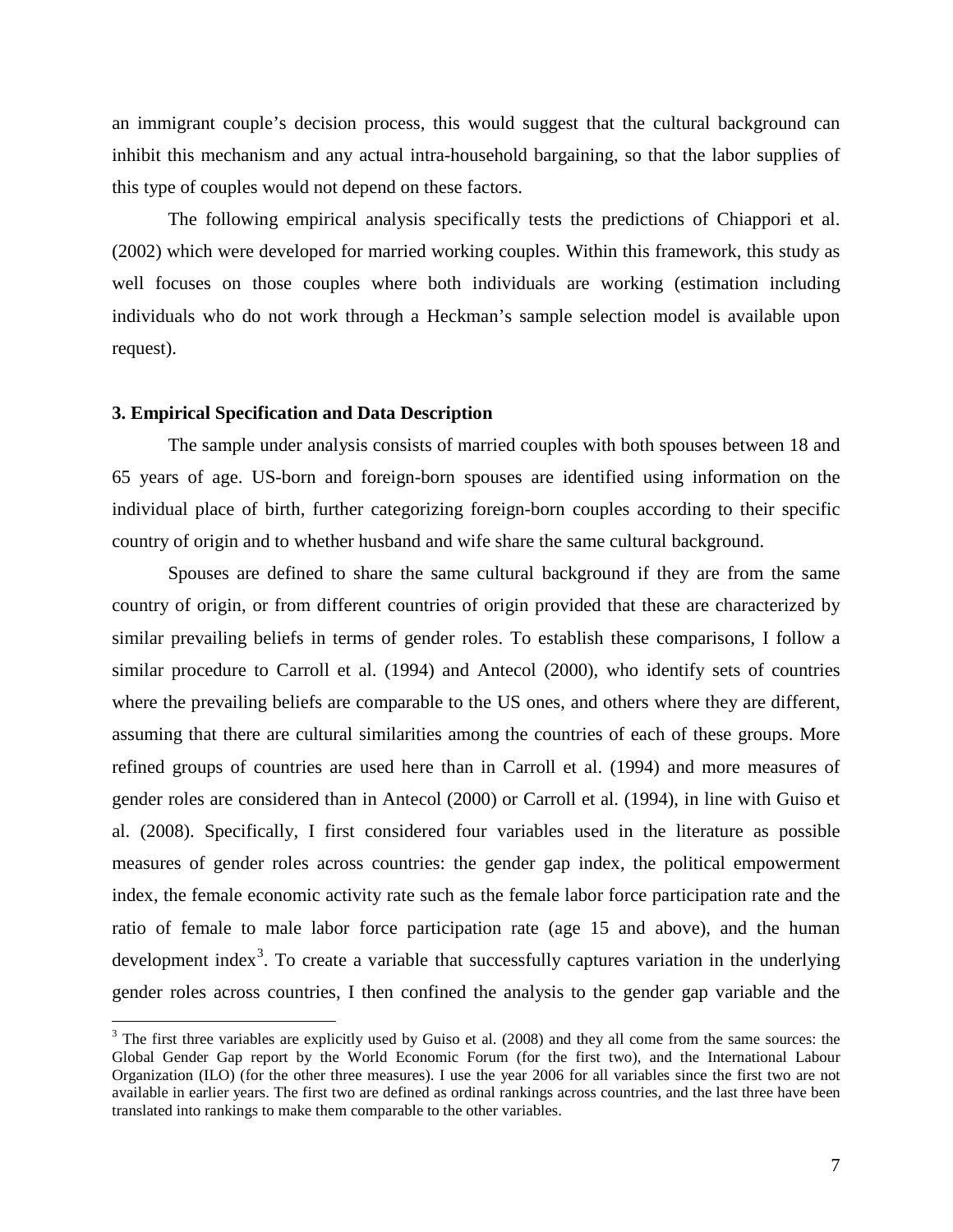political index, making these variables the preferred components of the gender role index constructed by principal component analysis. This approach of reducing the dimensionality of these measures into their common component is supported by the large Cronbach's alpha reliability coefficient<sup>[4](#page-10-0)</sup>.

This constructed gender role variable captures the underlying common component of gender roles across countries, and is used to divide the observations of married couples into three groups: those whose country of origin have gender roles very similar to the US, i.e., those with very similar cultural background to the US, those with somewhat similar gender roles; those with very different cultural background from the US. There are 115 countries for which the World Economic Forum data on gender role measures were collected in 2006 and for which the above gender role variable has been created, and for 89 of them the US Census records the detailed birthplace country code in the year 2000. These are divided as follows to create the three groups of couples by country of origin in terms of the constructed gender role index. Countries with culture very different from the US: Saudi Arabia, Yemen, Egypt, Iran, Algeria, Turkey, Jordan, Morocco, Kuwait, Nigeria, Pakistan, Malaysia, Italy, Greece, South Korea, Japan, Chile, Albania, Hungary, Cyprus, Guatemala, Uruguay, India, Nepal, Mexico, Honduras, Cameroon, Ukraine, Russia. Countries with culture somewhat different from the US: Indonesia, Romania, France, Kenya, Singapore, Uzbekistan, Cambodia, Slovakia, Brazil, Czech Republic, Ecuador, Poland, Bolivia, Venezuela, Nicaragua, Dominican Republic, Ethiopia, Georgia, Moldova, Ghana, Macedonia, Thailand, Paraguay, El Salvador, Bangladesh, Panama, Bulgaria, Trinidad and Tobago, Zimbabwe, Israel, Argentina, Costa Rica, China. Countries with very similar culture to the US: Sweden, Norway, Finland, New Zealand, Denmark, Tanzania, Netherlands, United Kingdom, Germany, Canada, Ireland, Uganda, Australia, Switzerland, Philippines, Austria, Spain, Latvia, Colombia, South Africa, Portugal, Croatia, Sri Lanka, Lithuania, Belgium, Jamaica, Peru. This "full dummy controls" approach does not impose any restrictions on the influence of the country of birth, whereas specifications with female labor force participation or total fertility rates would, so that the former method is preferred here (e.g.,

 $\overline{a}$ 

<span id="page-10-0"></span> $4 \text{ A}$  test scale of 0.83 is achieved. Guiso et al. (2008) use these measures separately and alternatively, and do show that the labor force participation measure has a lower correlation to the others. They focus on 40 countries, 30 of which are OECD countries, no African or Middle Eastern country, and very few from Central and Latin America, whereas this analysis considers countries in all the five continents , in which female labor force participation rate can be high also with uneven gender roles (several African sub-Saharan countries, for instance). Fortin (2005) also uses only 30 countries, none of which from Africa, Asia, or South America.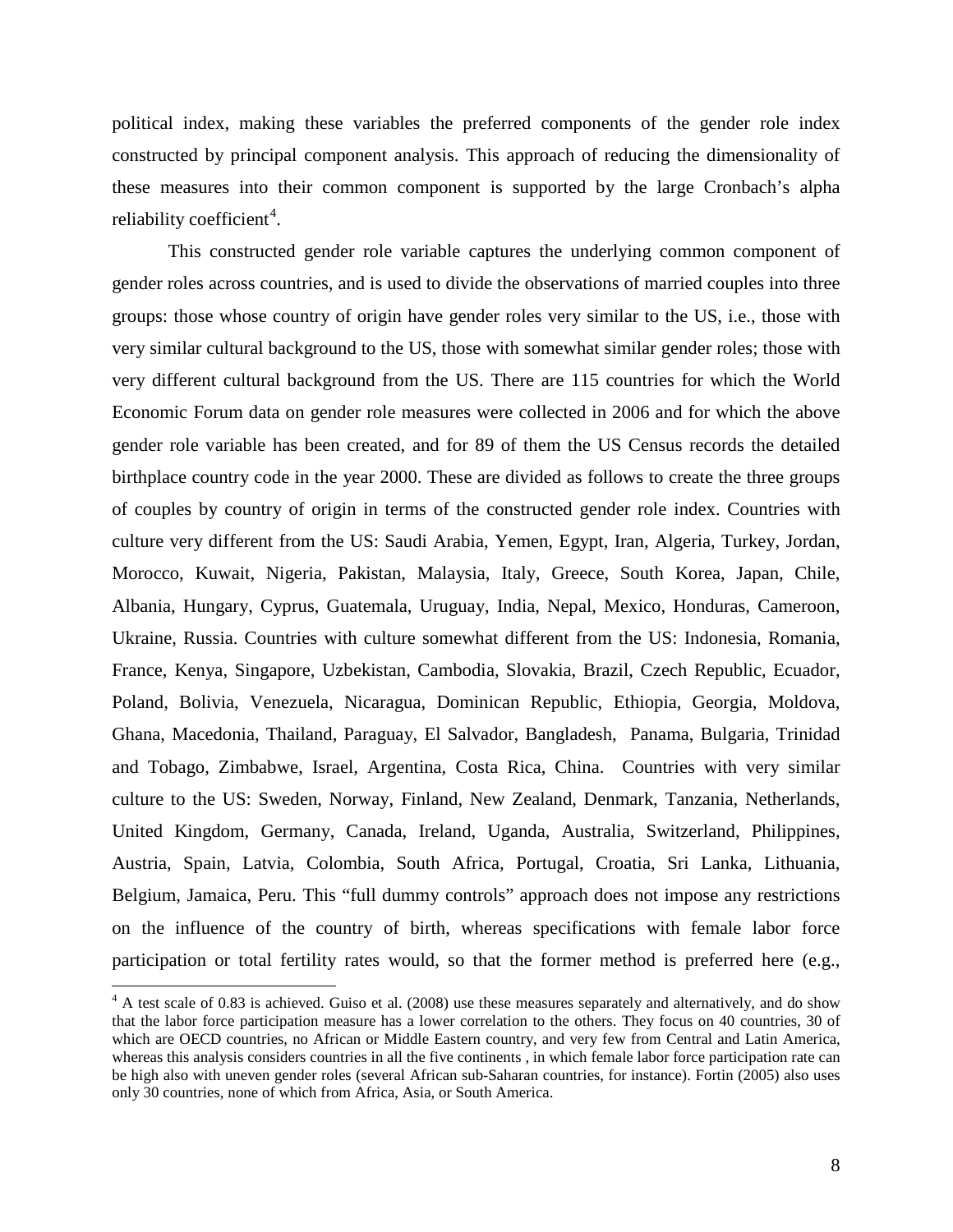Antecol, 2000 for a discussion of this advantage). Couples of US-born spouses are restricted to non-Hispanic whites, to hold a uniform reference group representing US culture.

The focus is on first-generation immigrants: on one hand, a differential impact of bargaining power forces should be more pronounced for those who actually were born and spent some time in a country different from the US, since recent immigrants are less likely to have assimilated and mitigated their culture and beliefs to the US mainstream (Antecol, 2000). On the other hand, it is not possible after 1970 to exactly identify either parent's country of birth in the US Census, and therefore the information of primary ancestry is used, thus making it impossible to distinguish second-generation from higher-generation immigrants in the US Census (Fernandez and Fogli, 2009). In addition, several observations have a non-reported or unreadable ancestry, and several ancestries that would have a corresponding value for the gender role index are instead not available in the 2000 US Census. Therefore, a direct comparison in terms of assimilation using the evidence from first- and second and above-generation immigrants cannot be completely established due to the different origins and composition of the present and past immigration<sup>[5](#page-11-0)</sup>.

It is crucial to the empirical analysis that the individuals in the sample face the same markets and institutions, and that it is possible to estimate the impact of cultural differences on a common set of variables, since they may differ by their own and/or their spouses' cultural heritage, as such eliminating unobserved heterogeneity and comparability concerns which would result from cross-country estimation from separate data sets (Fortin, 2005). Many cross-country differences in the economic environment are difficult to capture with aggregate statistics, so that cross-country analyses may fail because of mis-measuring or omitting important variables. The advantage of using US Census household level data from a single country is that all the immigrants face the same economic environment and institutions. Also, within-country studies provide better controls for human capital and labor factors, such as education (Antecol, 2000).

Estimation is carried out on the US Census data for the year 2000, specifically its fivepercent sample "5% IPUMS data" (1-in-20 national random sample of the population), which provides the largest sample of households with foreign-born spouses, their detailed ethnic, demographic, labor and income information, along with standard samples of US-born

 $\overline{a}$ 

<span id="page-11-0"></span><sup>&</sup>lt;sup>5</sup> Evidence on the association of bargaining power and hours of work using spouses' primary ancestry instead of country of birth to define cultural background will be presented in Section 4.2.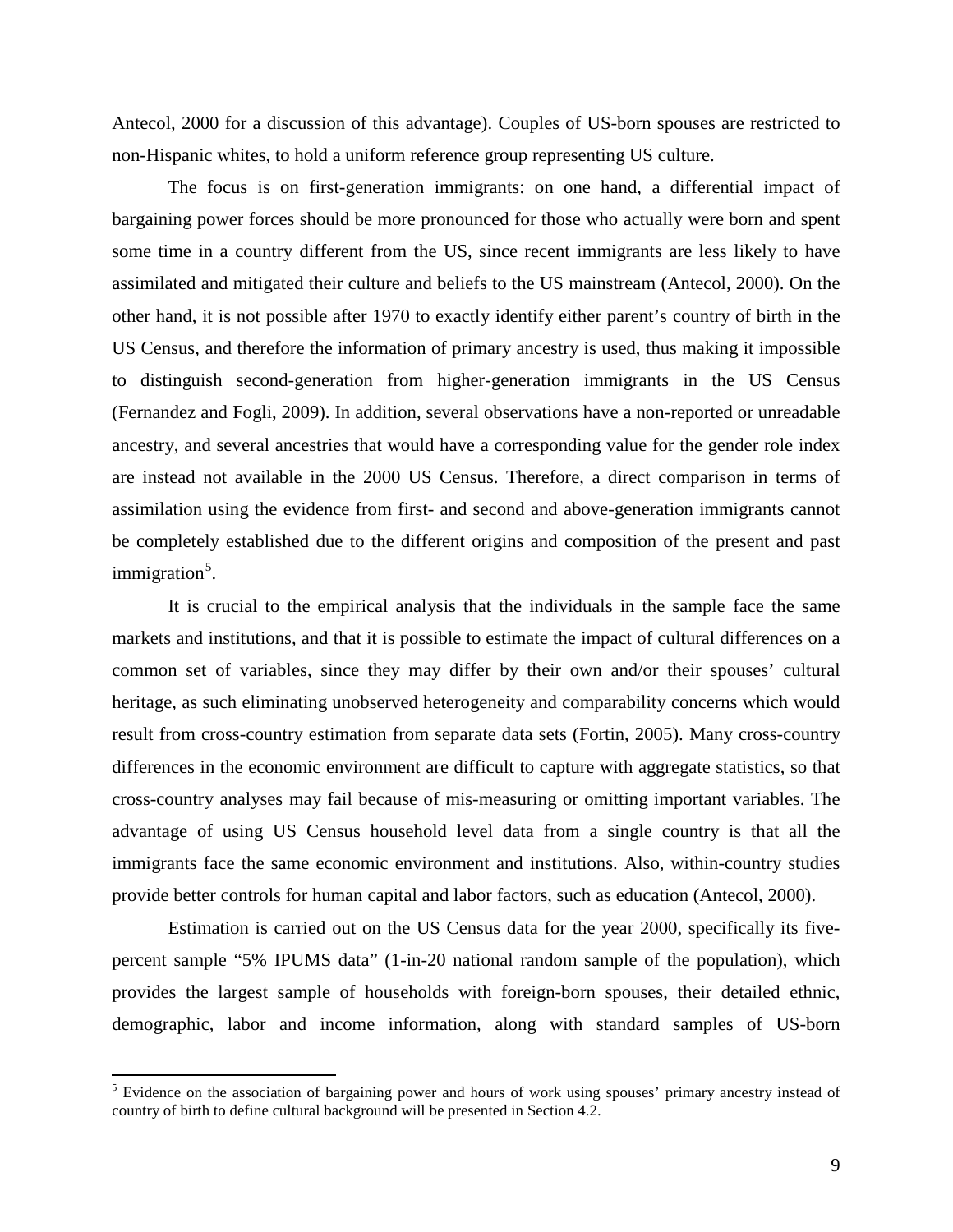individuals. These data allow to identify the country of birth of household members ("birthplace" detailed code), their ancestry, along with the number of years already spent living in the US. Country of birth is considered a more robust measure than ancestry (e.g., Chiswick and Houseworth, 2011), and is necessary to identify first-generation immigrants in the US Census 2000.

Specifically, a random sample (50 percent) of married "heads" and "spouses" were extracted from the Census using the variables "relationship to household head" and "marital status'. Records in these files were then matched on the household identification code "serial" to create a single observation for each couple. Using the variable "sex", couples with the head being the husband were then identified with a dummy variable index, and individuals sorted into husbands and wives. The Census defines the head as the individual who owns the housing unit or signs the rental contract, and the partner/spouse is the individual who identifies himself/herself as such. Individuals with imputed values for sex, marital status, relationship to household head and country of origin were excluded from the main samples (about 1% of observations are dropped). This method prevents couples from being misclassified, in particular in terms of cultural background. Only couples where both the head and the spouse are actually present are considered, while I exclude households where there are multiple spouses, or more than two adults. Moreover, excluded from the sample are all individuals in school, in the military, in farm households, or not working. Individual weights are used to make the sample representative of the US population and economy.

The following labor supply equations are estimated for husbands and wives, and run separately on each type of couples, US-born, foreign-born, and foreign-born divided into the three above categories reflecting different degrees of cultural similarity to the US:

$$
h^h = \alpha_1 \ln w^h + \alpha_2 \ln w^w + \alpha_3 y + \gamma_1 y \cdot \text{diff} + \gamma_2 \text{age} \cdot \text{diff} + \delta X + \varepsilon^h
$$
  

$$
h^w = \beta_1 \ln w^h + \beta_2 \ln w^w + \beta_3 y + \lambda_1 y \cdot \text{diff} + \lambda_2 \text{age} \cdot \text{diff} + \psi X + \varepsilon^w
$$

where the dependent variable is total annual hours worked in the previous year, and *y* diff and *age\_diff* are the two bargaining power factors under consideration. The former is defined as the husband's total non-labor income in dollars minus the wife's total non-labor income in dollars, while the latter as the husband's age in years minus the wife's age in years. Both the individual non-labor income and age variables do not have any missing values and their differences can be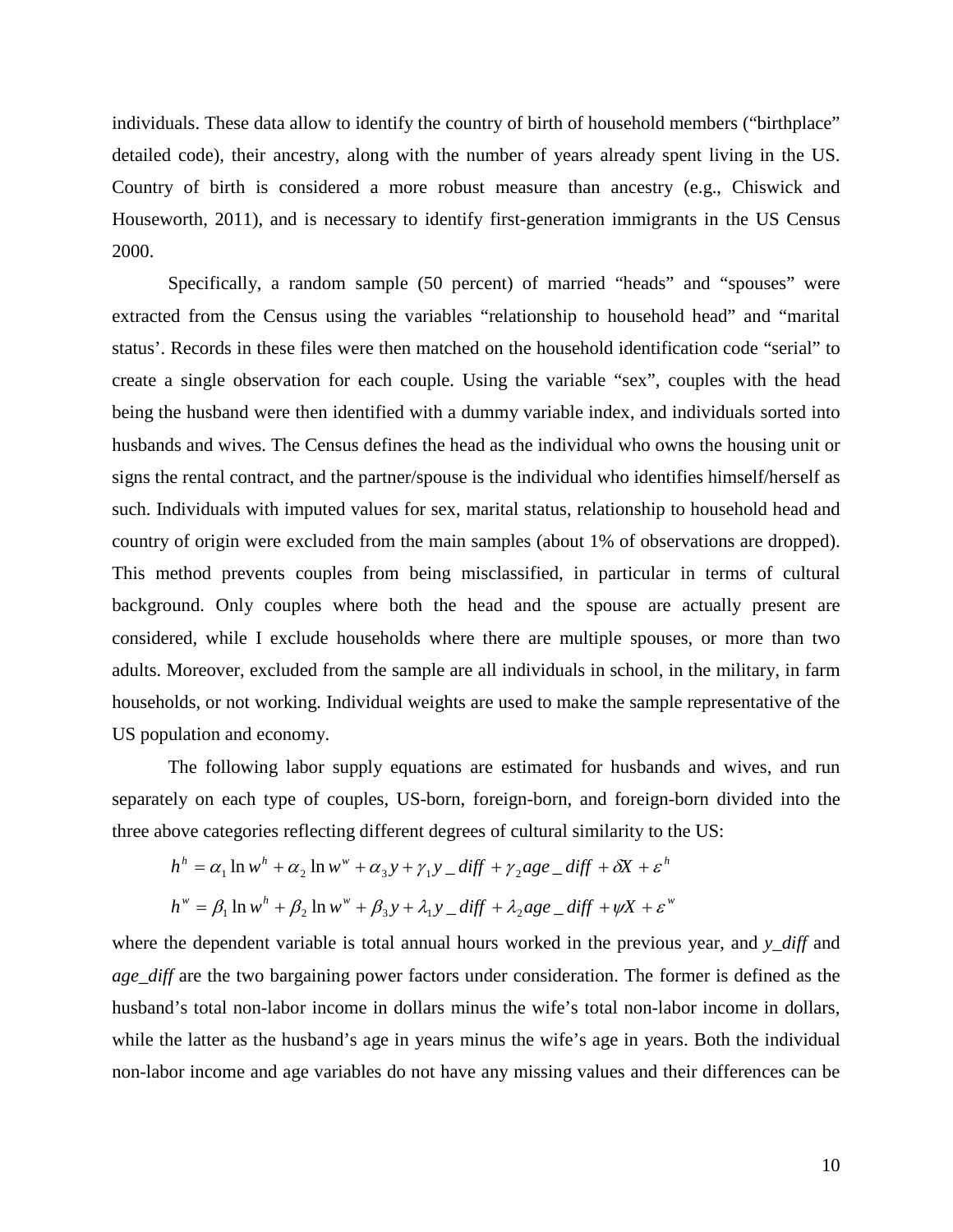either positive or negative, or zero<sup>[6](#page-13-0)</sup>. In the Census, the age and all the income questions are asked to each adult in the household, so that their measures are self-reported, rather than reported by a proxy respondent.

The identification strategy of these bargaining power factors consists of estimating  $\gamma_1$  and  $\gamma_2$  for husbands, and  $\lambda_1$  and  $\lambda_2$  for wives and comparing these estimates across couples with different cultural backgrounds. The role of the non-labor income difference on the labor supply of husbands and wives is captured by  $\gamma_1$  and  $\lambda_1$ . According to the collective labor supply framework, if a spouse is relatively richer, then his/her labor supply should be lower and the labor supply of his/her mate should be higher than in other households without this income disparity. Hence,  $\gamma_1$  should be negative, while  $\lambda_1$  should be positive. The corresponding coefficients for age difference are  $\gamma_2$  and  $\lambda_2$ . If being relatively older is a favorable attribute associated to higher intra-household bargaining power, so that the older spouse's labor supply should be lower and the labor supply of his/her mate should be higher than in the absence of this age gap, then  $\gamma_2$  should be negative and  $\lambda_2$  positive.

The other regressors are the logarithm of the hourly wage rate  $w^i$  of each spouse  $i = h, w$ , the couple's total non-labor income  $y^7$  $y^7$ , and a vector of covariates *X*. *X* includes education of each spouse (number of completed years of schooling), number of each spouse's own children living in the household, and only own age of spouse *i*, so that the impact of *age\_diff* can be identified. Dummy variables for racial profiles are also included at the individual level. Taking into account education can eliminate the indirect effect that culture may have on spouses' labor supply choices, as those individuals (especially women) who work in the labor market due to their cultural background are also more likely to be more educated. This aspect should not interfere with the bargaining power variables.

 $\overline{a}$ 

<span id="page-13-0"></span><sup>&</sup>lt;sup>6</sup> The ratio of non-labor incomes and the ratio of ages were used as alternative distribution factors. However, the former is not defined for the several couples with no non-labor income, and they both introduce non-linearities in the labor supply equations.

<span id="page-13-1"></span> $<sup>7</sup>$  All wage and income variables refer to the previous year 1999. I consider individuals who are not self-employed,</sup> so that earned income coincides with wage income, and non-labor income indeed represents non-earned income sources. Results are robust to the inclusion of the self-employed (less than 10 percent of my samples).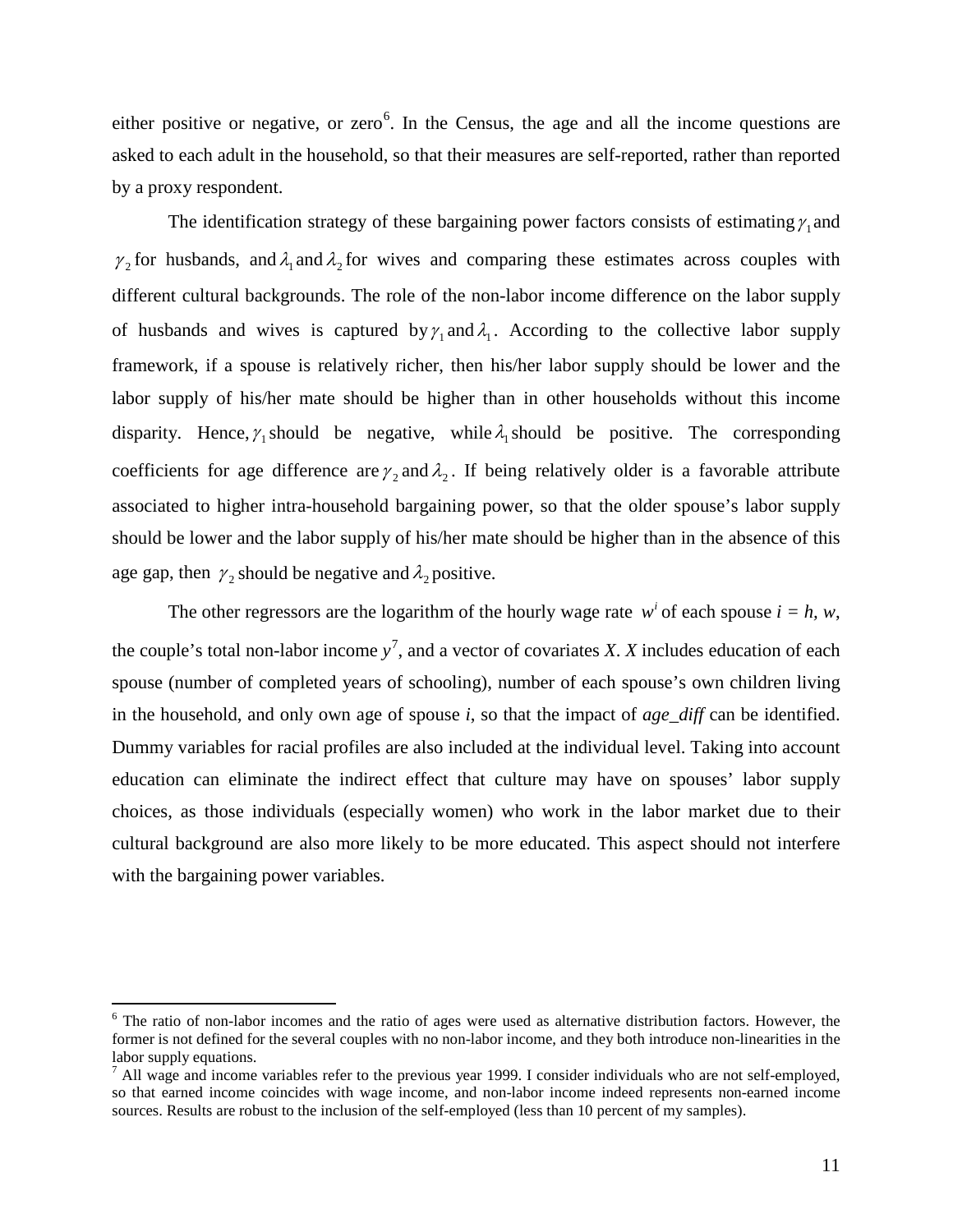The vector *X* also includes state fixed effects, which should capture the different labor market opportunities and social and legal attitudes toward immigrants that exist across states.<sup>[8](#page-14-0)</sup> Robust standard errors clustered by state are used to allow for correlation of household observations within state. I alternatively clustered by metropolitan area (or microdata area 'puma' or 'conspuma')<sup>[9](#page-14-1)</sup>. These specifications do not use a differences-in-differences estimator: husbands' and wives' regressions are estimated separately, across types of couples. As such, they should not suffer from the understated standard errors highlighted by Bertrand, Duflo, and Mullainathan (2004). At any rate, clustering by state (metropolitan area) should rectify any such underestimation.

#### [Table 1 about here]

Table 1 presents the descriptive statistics for the husbands' and wives' main variables, by type of couple. On average, married women are as educated as married men, but are younger, earn a lower wage and work fewer hours than their spouses, regardless of their US or foreignborn status. In the US-born samples, spouses are more similar in terms of age and education, while the more dissimilar to US culture, the less educated couples are. On average, the age difference is about 1.98 for US-born and 2.73 years for foreign-born ones overall, while the nonlabor income difference is around \$ 2,002 and \$ 1,334, respectively. Both of these differences exhibit a sizable variation in all these samples, the standard deviations being several times larger than their means.

#### **4. Results**

 $\overline{a}$ 

#### **4.1 Main evidence**

Tables 2 and 3 present the results of several regressions where the dependent variable is the husbands' or the wives' annual hours of work, separately for couples of different cultural backgrounds.

[Tables 2 and 3 about here]

<span id="page-14-0"></span><sup>&</sup>lt;sup>8</sup> Alternatively, I include the state unemployment rate, the state total labor force participation and female labor force participation (retrieved from the Bureau of Labor Statistics), to control for the level of economic activity in a state, and especially for employment opportunities.

<span id="page-14-1"></span><sup>&</sup>lt;sup>9</sup> The Census reports that many metropolitan areas have only been partially identified in 2000, and that "users should" not assume that the identified portion of a partly-identified metropolitan area is a representative sample of the entire metropolitan area". Therefore, the main specifications are clustered by state.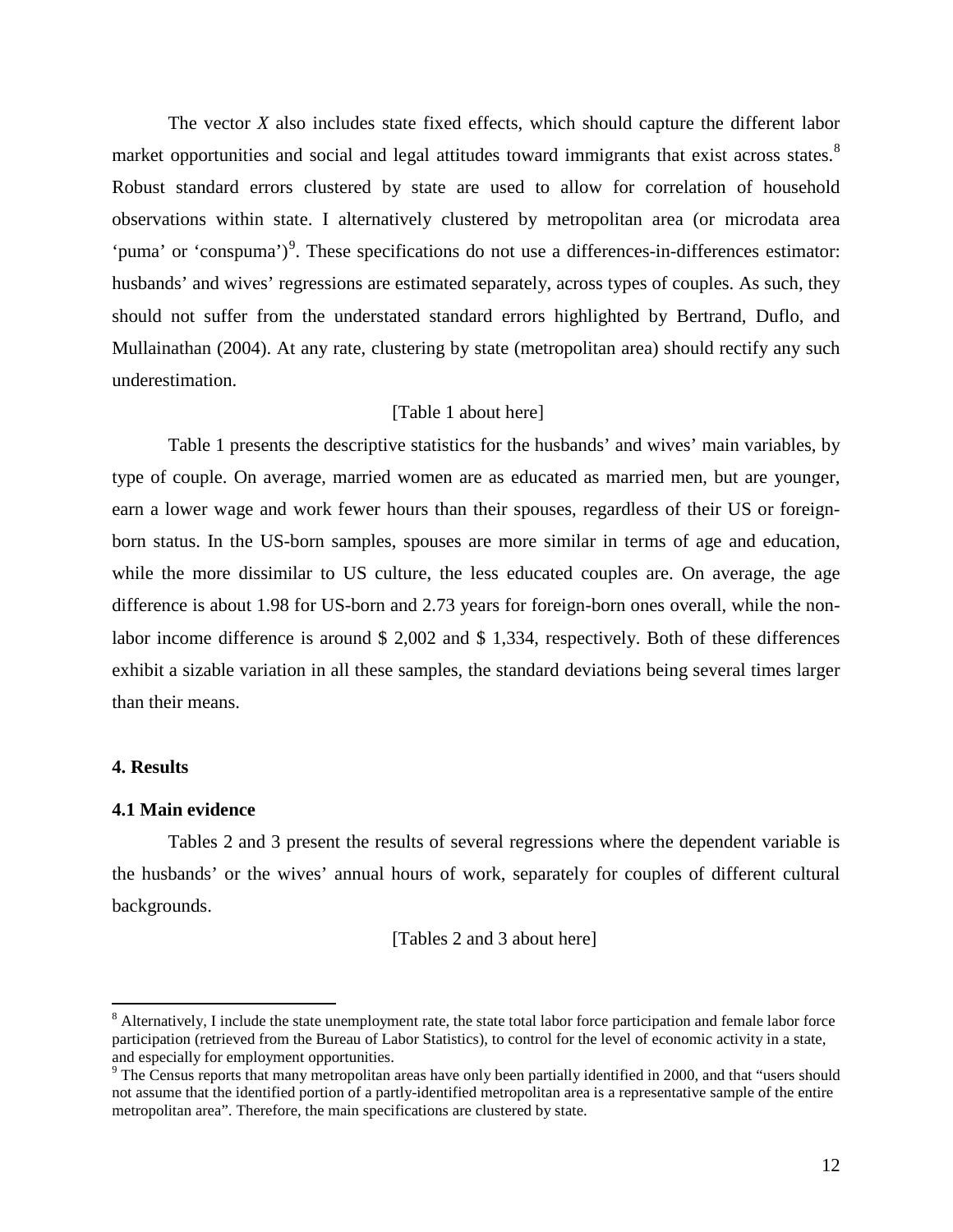Columns 1-4 and 11-12 show a negative significant relationship of the age and income differences on the hours worked by married men, whereas for married women the coefficients are positive significant, controlling for both spouses' demographic and socioeconomic characteristics. The older or richer husbands are, the lower their labor supply and the higher the labor supply of their wives, in the overall sample, in US-born couples, and in foreign-born couples whose cultural background is very similar to the US. The older (richer) spouse may hold a more favorable bargaining position and works less, while his/her mate works more. Specifically, in US-born couples, a 5 year difference is associated to working about 12 hours less, and a 5,000 dollars more non-labor income to about 9 hours less. For wives, the corresponding figures are 8 and 50 hours more. While the foreign-born with cultural distance from the US do not exhibit any significant association with these differences (columns 7-10), those immigrant households with a cultural background very similar to the US show a significant association to these bargaining power changes: for husbands, 19 and 5 hours less, and for their wives 35 and 170 hours more. The circumstance that these married women seem more responsive to bargaining power than US-born spouses (the coefficients are statistically different), may reflect the fact that these type of immigrant couples react to changes in the environment and in outside opportunities, as shown by their decision to migrate to another country. It is important to note that there is no theoretical prediction on the significant coefficients being similar or not across groups or between spouses, and we actually observe a more similar hours response to the income difference variable than to the age difference when comparing married men to married women, and US-born to foreign-borns with similar gender role models. This could be due to different elasticities of female and male labor supplies, and/or to a different assessment of the relevance of the two bargaining power forces by foreign-born and US-born spouses.

As reported in columns 7-10, in couples whose ethnicity has a more traditional view on gender roles, spouses do not tend to work more or fewer hours according to the balance of power measures of age and income differences. The lack of significance cannot be simply due to small sample size since these "traditional" couples are much more numerous than the foreign-born couples in the other groups. This independence of their labor supply may strengthen the household-bargaining interpretation of the labor supply responses of the other groups of couples, insofar as these two specific factors are present in the household power balance, as extensively found in the literature (e.g., Browning, et al., 2014). More traditional gender role attitudes may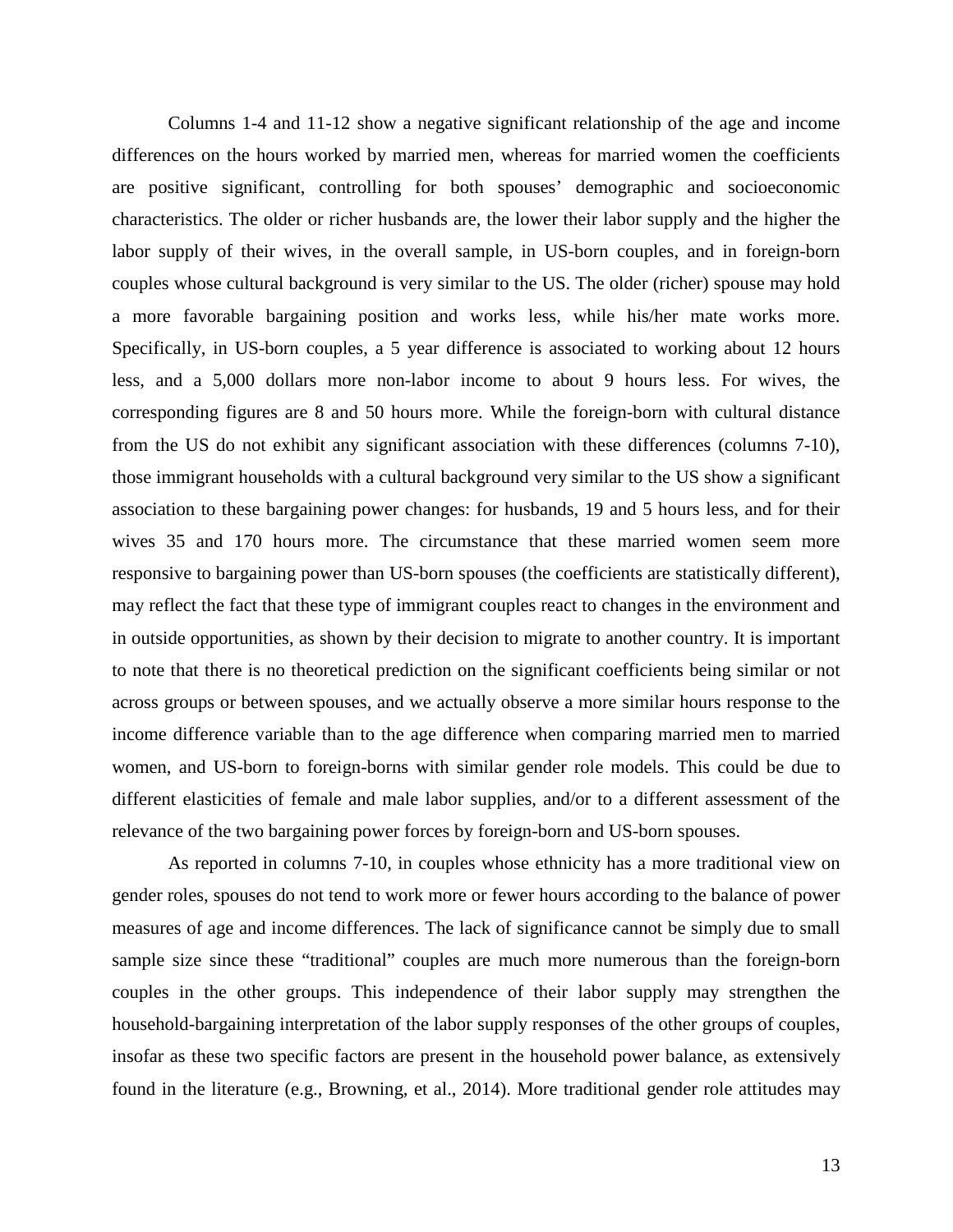prevent individuals from taking into account of or responding to balance of power incentives. Only immigrant couples whose cultural background is very similar to the US seem to be related with bargaining power forces in the direction predicted and found for US-born couples. It may also be the case that a strong disparity in cultural background is associated to more rigid labor supplies due to job type or commitment to work of these immigrants, so that the power factor measured here would not play any role along the labor supply dimension (results are robust to controlling for occupation categories).

Couples' significant relationships between these forces and labor supply are sizable, corresponding to several days of work a year. The concurrent significance on both spouses, and with opposite outcomes, is remarkable given the acknowledged rigidities in the labor supplies, and the frequency of the reported labor supply peaking around 40 hours of work per week. Traditional analyses do not emphasize changes by both spouses, let alone their labor supply responding to bargaining power forces.

No study finds that households' labor supply decisions are related to differences in nonlabor income ownership and age according to their cultural background, suggesting that they may reflect the collective household behavior of US-born couples. Moreover, the intrahousehold decision process does not appear to vary by foreign status per se, but it depends on the specific cultural views on gender roles. These findings point to married US-born and US-similar couples valuing being relatively old, controlling for wages and education of each spouse, and for individual age. This evidence is consistent with what is found in the literature, where the spouses' age difference is considered a traditional measure of bargaining power, and the older spouse has a favorable position (e.g., Browning et al., 1994; Oreffice, 2011). These findings also show that income pooling does not hold for either US-born or immigrant couples whose culture is very similar to the US. So far, the income pooling hypothesis and the prediction that bargaining power forces are irrelevant to intra-household decisions had been empirically rejected for several countries and time periods (Browning et al., 1994; Browning et al., 2014; Lundberg, Pollak, Wales, 1996; Schultz, 1990; Thomas, 1990). Instead, the evidence on those foreign-born culturally different from the US is consistent with income pooling, which may indicate a "unitary" decision-making or inefficiencies, as found occasionally in developing countries (Udry, 1996).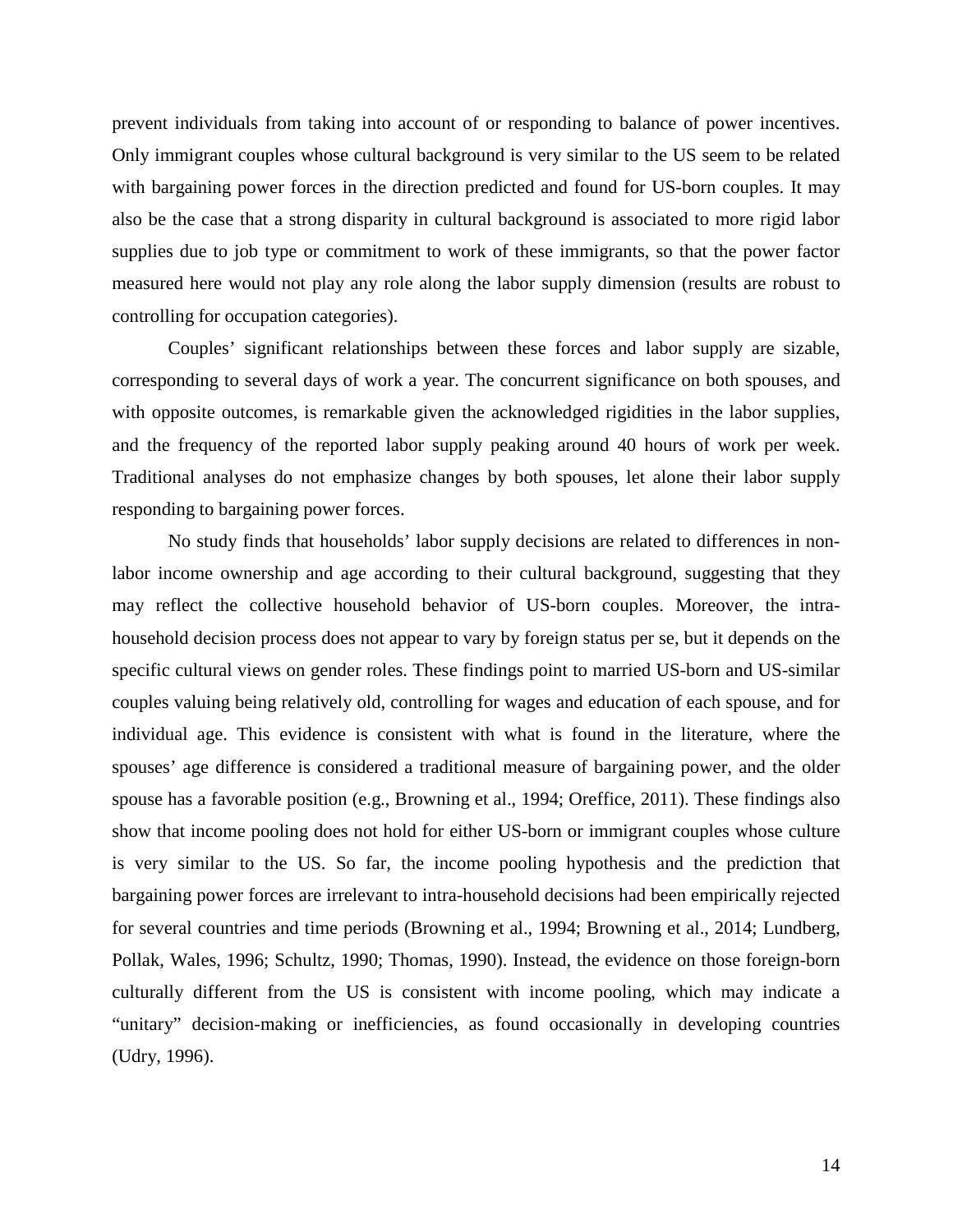As to the other covariates in the labor supply equations, most parameter estimates for all couples are comparable to the literature. In particular, the spouses' own wage response is negative significant, as is the cross-wage effects between spouses' labor supplies. The couple's total non-labor income has a negative effect on labor supply in most regressions, while education has a positive impact, although the coefficients are not always precisely estimated. Children living in the household are associated with fewer hours of work for wives, but the opposite holds for husbands, for whom children have a positive effect on labor supply. These estimates are in line with the findings in the household labor supply literature, reported for instance in Blundell and MaCurdy (1999).

Adding own age squared and non-labor income squared to the main regressions does not alter the findings and interpretation of the bargaining power forces. Results are also robust to including the education difference between spouses along with own education (the coefficient of the education difference is not significant, as in Browning et al., 1994), to interacting education with the bargaining power variables, or to controlling for the number of years spent in the US. Adding to the main specification such a control for the accumulation of US-specific human capital, along with its interactions with the bargaining variables, does not affect the pattern of significance of the bargaining factors for the group of couples with similar culture to the US, with the other types of foreign-born couples exhibiting no significant association with these factors. As to the interaction between these factors and the amount of time in the US, the estimation yields coefficients that are basically not significant, apart from few coefficients for wives that are positive for the age difference and negative for the income differences, whereas the estimated coefficient of the number of years spent in the US is always positive and almost always significant. This is in line with the outcome variable being hours worked: better integration means also better knowledge of the characteristics of the US labor market.

#### [Table 4 about here]

It is important to notice that assimilation for the group of couples from similar countries to the US is not necessary for bargaining power forces: a variety of empirical studies has already documented the presence of bargaining power responses and evidence consistent with the collective model in several countries outside the US, such as Brazil, Denmark, France, the UK, etc. (see for instance Datta Gupta and Stratton, 2010). This means that the response of hours worked to bargaining power forces may not necessarily change with time spent in the US. If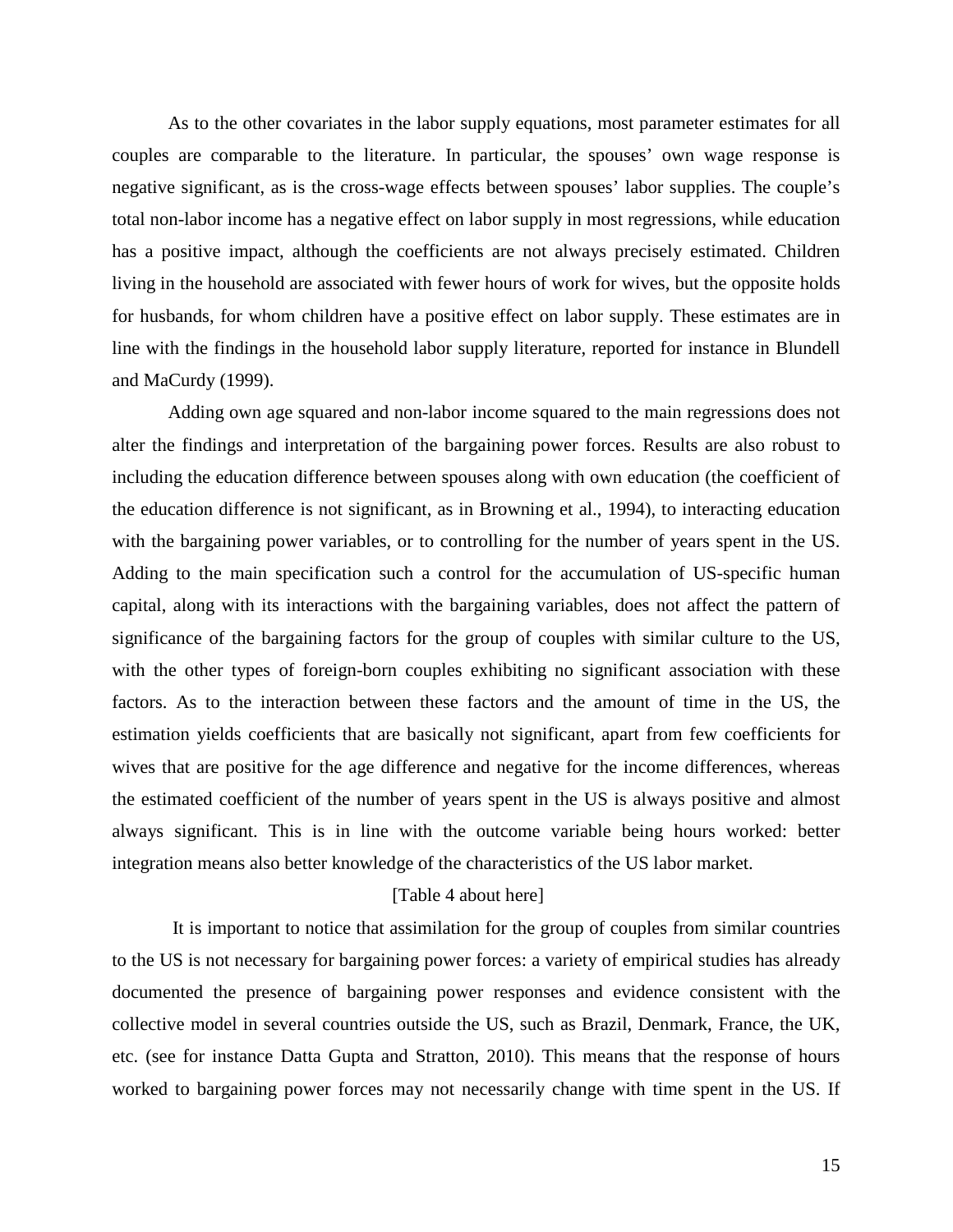there were selection into having migrated versus remaining in country of origin, then this should make it less likely to find differences among the three groups. Migration is not necessarily a confounding factor: if migrating to the US means a stimulus toward gender parity, then people from Sweden, for instance, should be much less stimulated than people say from Bangladesh after their arrival to the US, the latter would feel much more "liberated", and may respond to bargaining power forces, but this is not what this evidence shows. Finally, allowing for the nonlinearity of the age and non-labor income differences using dummy variables constructed from the terciles of their distributions leads to estimates consistent with the main evidence shown above (estimates available upon request).

#### **4.2 Additional findings**

Next, I estimate the labor supply regressions on the joint sample of US- and foreign-born spouses, including the constructed gender role variable and its interactions with the bargaining forces as additional controls. Results are presented in Table 5. Table 5 clearly shows that the interaction terms exhibit the expected estimated coefficients: for the wife's regression, both interactions are negative significant, while the bargaining variables are positive significant (almost all coefficients significant at the 1% level). The higher the gender role variable by country of origin, the farther away the country of origin is from the US culture, so that these negative coefficients are consistent with the bargaining power interpretation of these regressions: a higher value makes the coefficients of age and income differences go toward zero, since for these cultures the bargaining power impact on labor supply should be negligible. For the husband's regression, both interactions are positive, while the bargaining variables are negative significant (almost all coefficients significant at the 1% level), which is consistent with the role of this gender variable and the bargaining power interpretation.

#### [Table 5 about here]

These findings support the contention that bargaining power forces are associated with the intra-household allocation of resources and the hours worked by couples with no cultural disparity from the US in terms of gender roles. However, they should be interpreted with caution since these interactions assume that the gender role variable has a continuous linear relationship with cultural similarity to the US and with bargaining power, which is not warranted. The measure of gender roles has no cardinal meaning, but ordinal, and here the empirical exercise is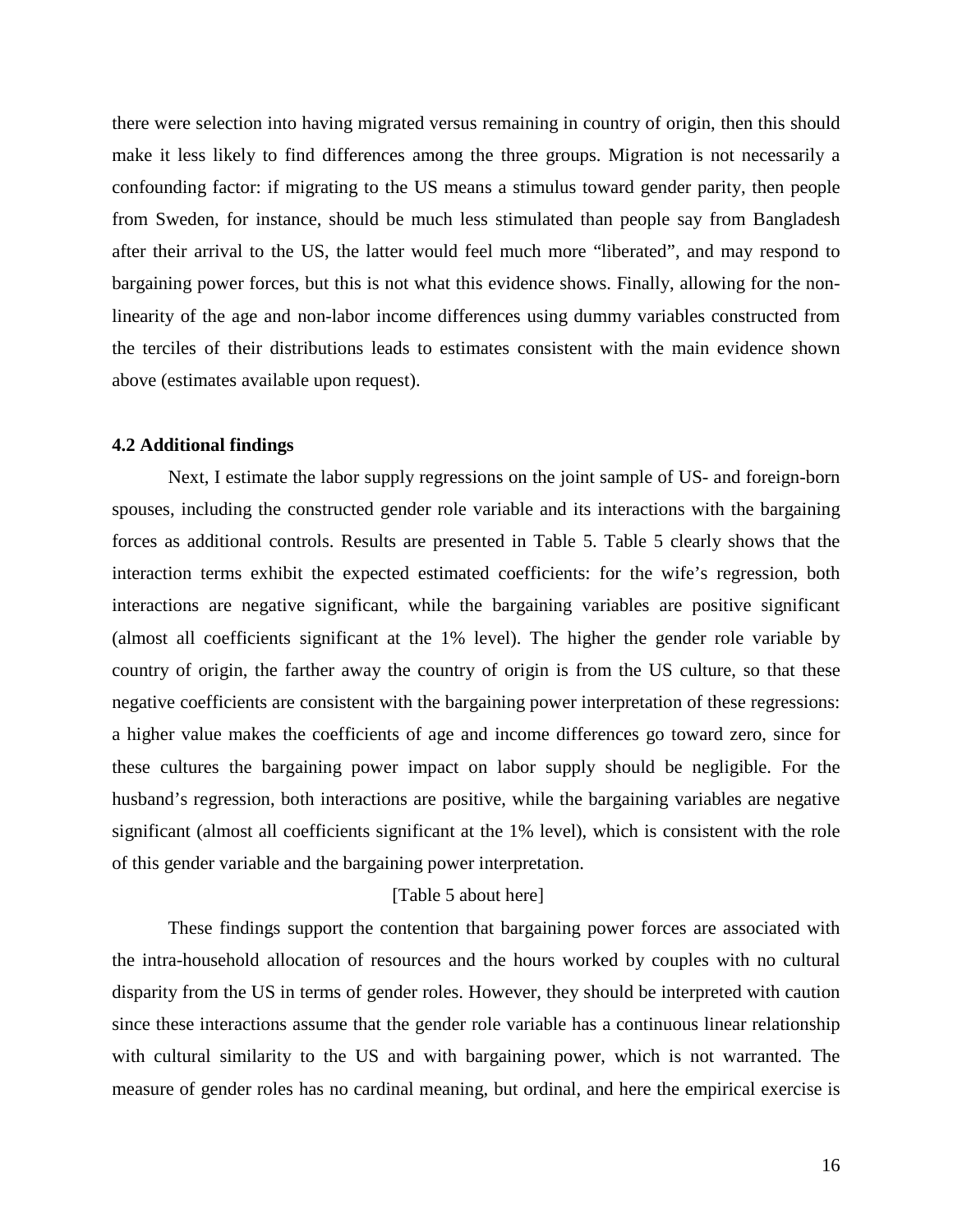trying to capture bargaining power forces and labor supplies. In addition, the interacted gender role variable refers to either the husband's or the wife's country of origin (results are robust to using either of those, or to control for both), so that this specification with interactions is not entirely equivalent to the main estimation by subsamples, since spouses are defined to share the same cultural background when they are from countries with similar gender roles with respect to the US (see Section 3).

Furthermore, as an alternative to first-generation immigrants born outside the US, second- and higher-generation immigrants are considered here using the information on primary ancestry of US-born spouses, so that now culture of origin differs by ancestry rather than by country of birth. Following, for instance, Antecol (2000) and Fernandez and Fogli (2009), the variable primary ancestry ("ancestr1") is used to recover the information on second- and highergeneration immigrants. Since it is not possible after 1970 to exactly identify either parent's country of birth in the US Census, the information on ancestry is used, making it impossible to distinguish second-generation from higher-generation immigrants in the US Census (Fernandez and Fogli, 2009). In addition, using ancestry to determine the three groups reduces the sample size given that about 17% of the observations have a non-reported or unreadable ancestry, and several ancestries that would have a corresponding value for the gender role variable are instead not available in the 2000 US Census. However, the following subsamples can be constructed: "US ancestry" is now defined as those Americans without foreign ancestry, and "foreign ancestry" as those with it, who are then divided into the three groups according to cultural distance of their ancestry to the US by the gender role variable.

#### [Table 6 about here]

Table 6 reports the estimated bargaining factors' coefficients of the labor supply regressions on the various groups of couples. The table shows the significance of the bargaining power coefficients for both the US ancestry and the foreign ancestry groups: now, actually, the "foreign" group is much more numerous since it contains US-born, not foreign-borns as with first-generation immigrants. It is interesting to note that the "very different" and "somewhat different" groups are very small and exhibit non-significant coefficients (although the income coefficient is significant for husbands), while the group with "similar culture to the US" exhibits significant coefficients and is much more numerous than in the main analysis with firstgeneration immigrants (foreign-borns), reflecting on one hand the large size of the American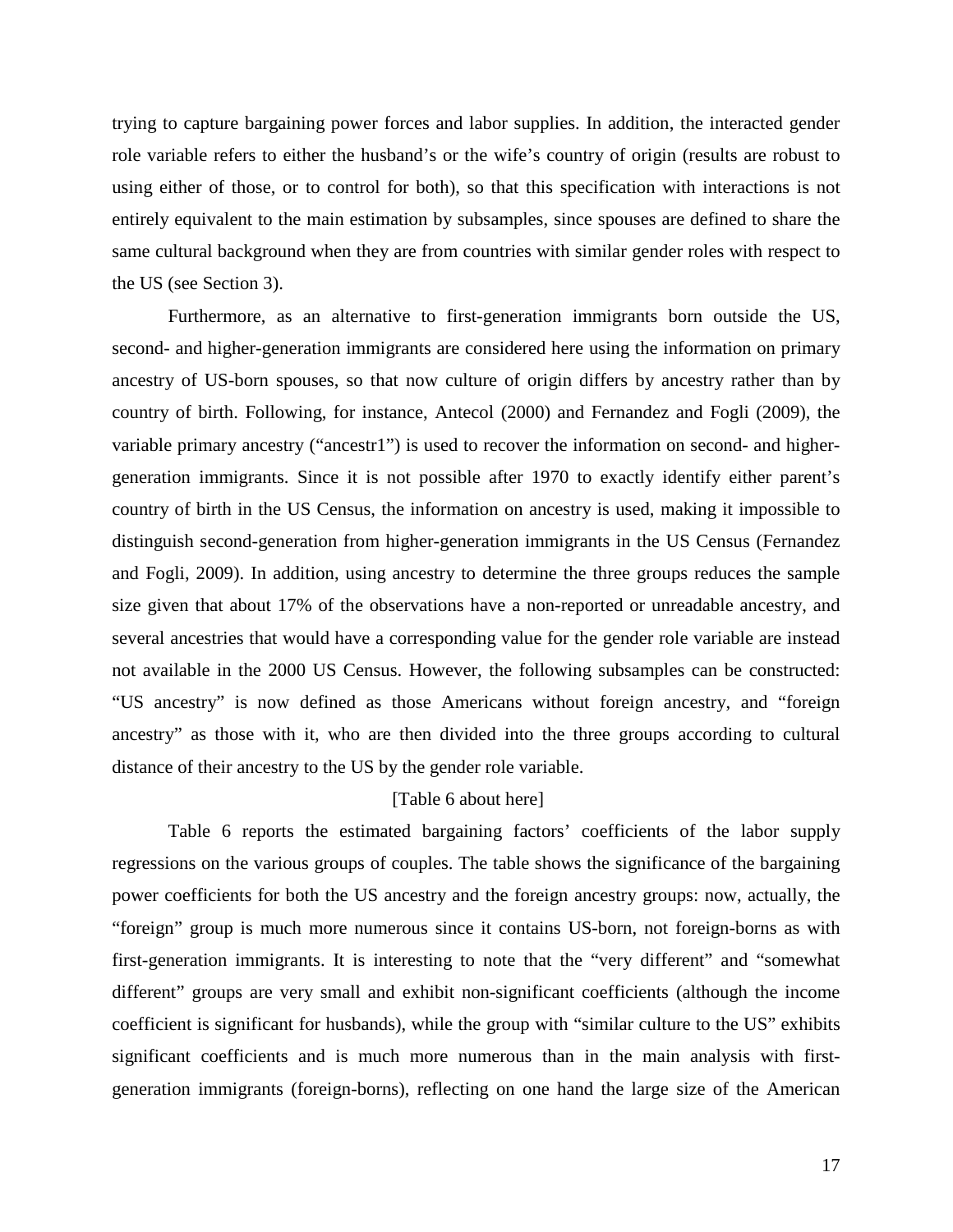population and on the other the different origins and composition of the present and past immigration. Although the results in Table 6 match the main evidence presented above, they should be interpreted with caution since a direct comparison in terms of assimilation using firstand second and above-generation immigrants cannot be completely established due to the abovementioned differences.

The estimated opposite labor supply patterns on both spouses and for both factors, and the additional empirical evidence described above are unlikely to hold unless the bargaining power explanation and the collective-household approach are correct and applicable to culture affecting household decisions. In addition, the important influence of culture on household production, marriage market matching, or divorce/remarriages cannot consistently explain the body of results of this study, as the following discussion will argue.

Cultural background and gender role models are associated with differential productivity in household production and intra-household division of labor. The labor supplies of foreignborn couples with strict gender roles may be associated with stronger household specialization and therefore be much less responsive to any bargaining power force: wives work more hours and in worse jobs to allow for the husband to make the main human capital investment (Chiswick and Houseworth, 2010) or wives work few hours in the market sector because they are devoted to household production. Also, immigrants or older US-born individuals may work less in the market because of poor local economic opportunities, or unfriendly attitudes toward immigrants. However, this study includes individuals' wages and education, own age, and state fixed effects (and standard errors are clustered by state or metropolitan area) in the labor supply regressions, which account for the variation in labor market opportunities and attitudes. The findings are also robust to adding individual controls for occupation categories.

Culture and gender role norms also influence family formation and therefore the matching patterns of men and women in the marriage market. The literature on marital selection by differently-aged spouses shows that men and women in couples with a large age disparity are negatively selected in earnings (Mansour and McKinnish, 2014). In particular, the estimated negative coefficient on the age difference in the husbands' labor supply regressions is consistent with men being negatively selected into marriage the older they are with respect to their wives, while their wives' positive coefficient may reflect their increased labor supply in response to a match with a low earning type. It may also be the case that this marital selection is not present in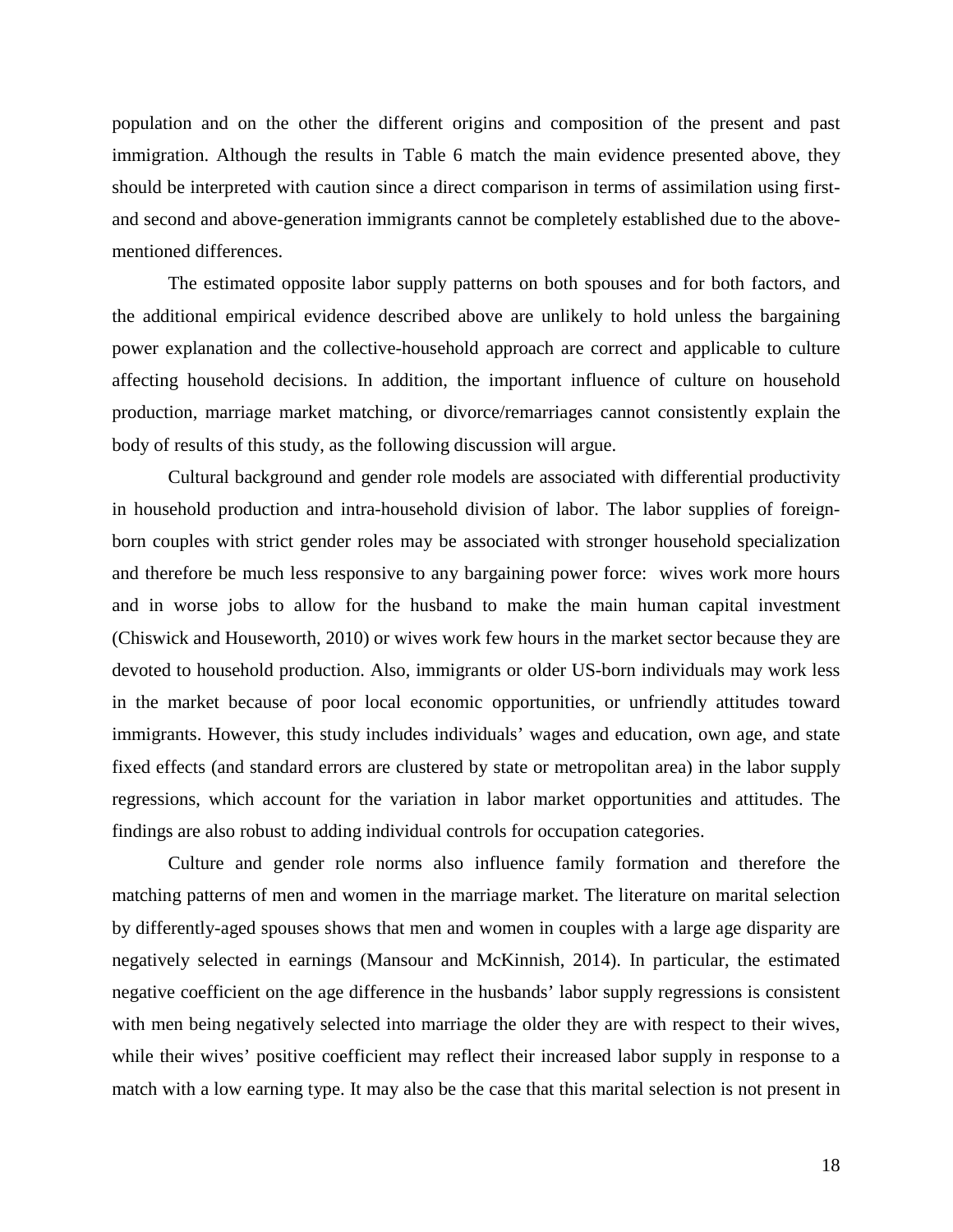other countries with different gender roles. However, this interpretation would not hold for the findings on non-labor income differences presented in this paper.

In the sample under analysis there are also spouses who had previously divorced and then remarried, although it is not possible to identify them in the 2000 US Census since the number of marriages or the previous divorce status are not recorded. The prevalence of remarried individuals may be relevant given the concern that divorced individuals are negatively selected on earnings. However, divorce rates and remarriage rates are significantly much higher in the US than in other countries, also than in those with similar gender roles to the US. Therefore, this negative selection hypothesis cannot explain why couples from these latter countries exhibit a significant relationship with bargaining power forces as US couples do, which holds also when interacted with education. Finally, in many countries, even more so in those with unequal gender roles, it is still common for the husband to be both older and richer, although this preference for younger women does not necessarily translate into a higher preference for leisure. According to this alternative explanation, the estimated coefficients for foreign couples with different culture from the US should be significant, and instead are not, and husbands would not exhibit a negative association between relative age and labor supply.

#### **5. Conclusions**

The labor supply choices of married men and women are empirically analyzed by cultural background and balance of power, using US Census data for the year 2000 on US-born and foreign-born couples according to their similarity to the US in terms of gender roles. Specifically, this paper tests whether spousal cultural backgrounds mediate the role of bargaining power, as measured by the discrepancies in spouses' ages and non-labor income, in household decisions.

The significant negative relationship between hours worked and being the relatively older and/or richer spouse holds only for US-born couples and for those foreign-born households coming from countries with similar gender roles to the US, controlling for both spouses' demographic and socioeconomic characteristics. Interestingly, households whose culture of origin is quite different from the US, with more traditional and strict views on gender roles, do not exhibit any association between these age and income gaps and their labor supply decisions.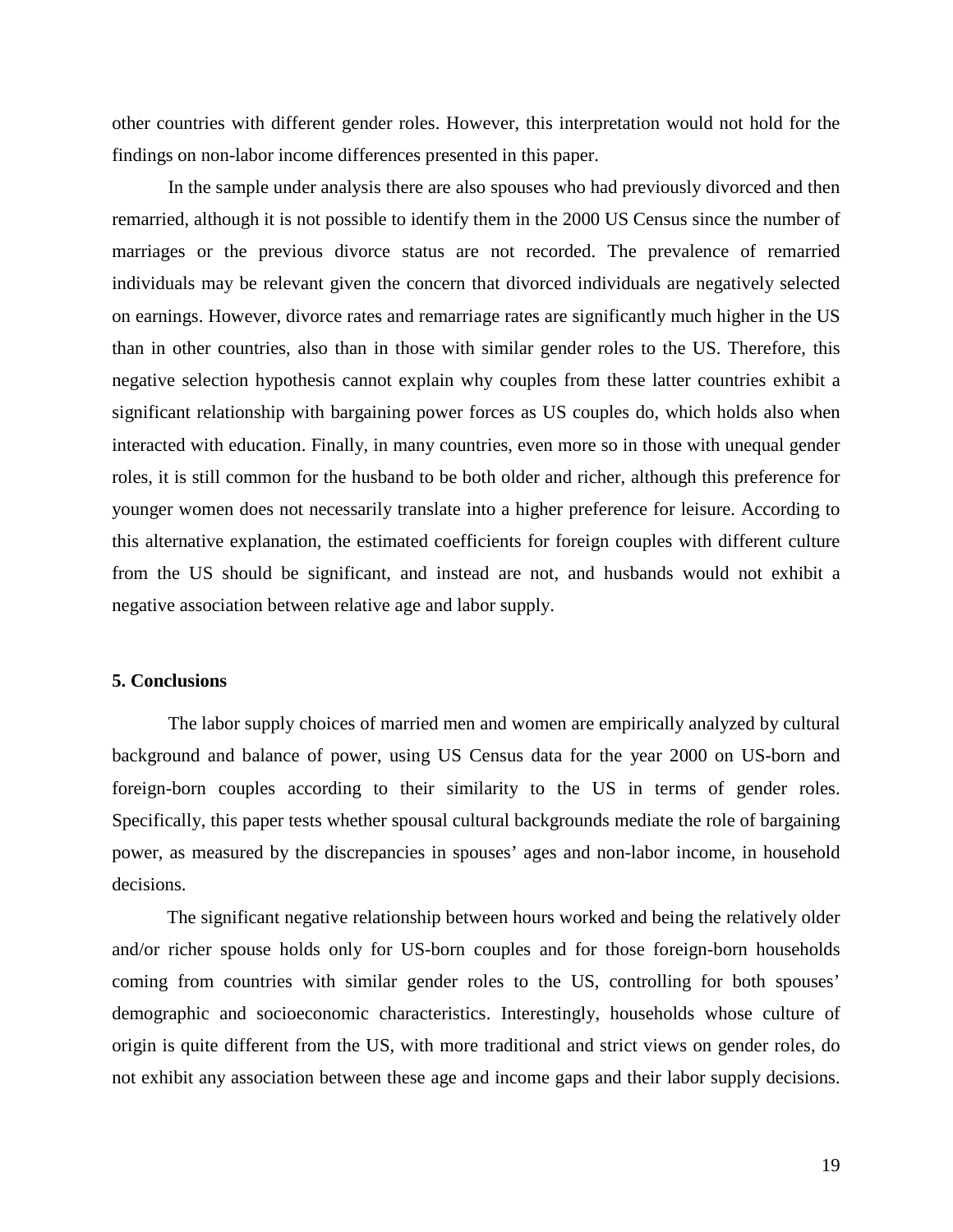These culture-asymmetric estimates suggest that spousal attributes and outside opportunities are assessed differently across couples within the US, and that their responsiveness to a common economic and institutional environment depends on their ethnicities.

This study provides the first evidence on the relationship between cultural background, bargaining power, and household labor supply, suggesting a link between ethnicity and the role of bargaining power forces in labor supply decisions, in the common institutional framework of a single large country. In this perspective, my contribution is complementary to the existing literature on household behavior (e.g., Browning et al., 2014), and also to the studies on the labor supply effects of culture (e.g., Fernandez and Fogli, 2006; Furtado, 2012). This analysis can help to devise public policies targeting immigrant households and their female members in particular, as these households may be the ones least likely to respond to family policies or to social and institutional factors due to their cultural background of strict gender roles "constraining" them to ignore outside opportunities and welfare enhancement measures.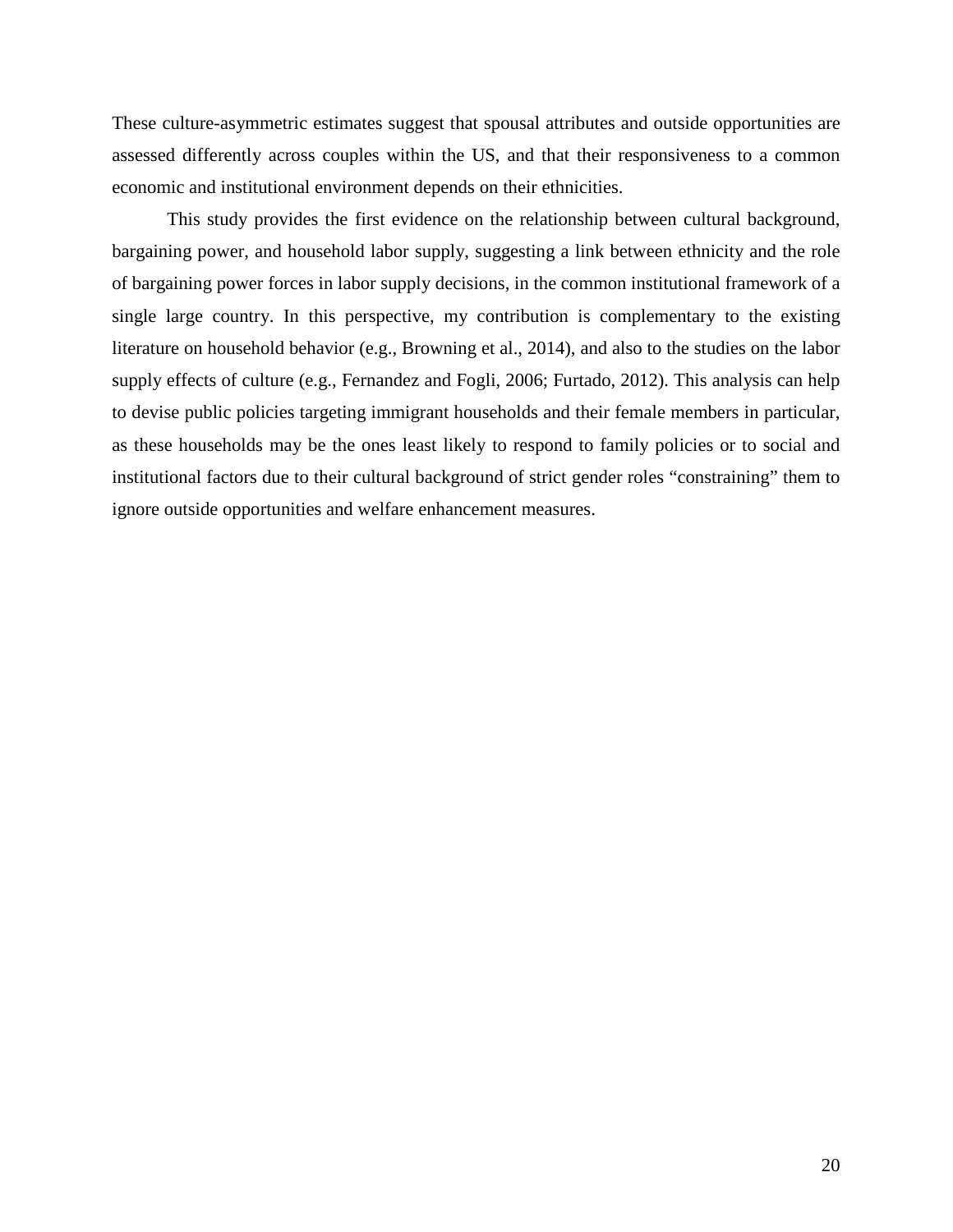#### **References**

Angrist, J. (2002), "How do Sex Ratios Affect Marriage and Labor Markets? Evidence from America's Second Generation", *Quarterly Journal of Economics*, 117-3, 997-1038.

Antecol, H. (2000), "An examination of cross-country differences in the gender gap in labor force participation rates", *Labour Economics*, 7, 409-426.

Blau, F., Kahn, L.M., Papps, K.L. (2011)*,* "Gender, source country characteristics, and labor market assimiliation among immigrants"*, Review of Economics and Statistics*, 93-1, 43-58.

Blundell, R., MaCurdy, T. (1999), "Labor supply: a review of alternative approaches", *Handbook of Labor Economics*, Elsevier, 3A , 1559-1695.

Browning, M., Chiappori, P.-A., Weiss, Y. (2014), "Family Economics", Cambridge University Press, forthcoming.

Browning, M., Bourguignon, F., Chiappori, P.-A., Lechene, V. (1994), "Income and outcomes: a structural model of intra-household allocation", *Journal of Political Economy*, 102, 1067-1096.

Carroll, C.D., Rhee, B.K., Rhee, C. (1994), "Are there cultural effects on savings? Some crosssectional evidence", *Quarterly Journal of Economics*, 686-699.

Chiappori, P.-A, Fortin, B., Lacroix, G. (2002), "Marriage Market, divorce legislation, and household labor supply", *Journal of Political Economy*, 110-1, 37-72.

Chiswick, B.R., Houseworth, C. (2010), "Ethnic intermarriage among immigrants: human capital and assortative mating", *Review of Economics of the Household*, 9-2, 149-180.

Datta Gupta, N., Stratton, L.S. (2010), "Institutions, social norms and bargaining power: an analysis of individual leisure time in couple households", *Review of Economics of the Household*, 8-3, 325-343.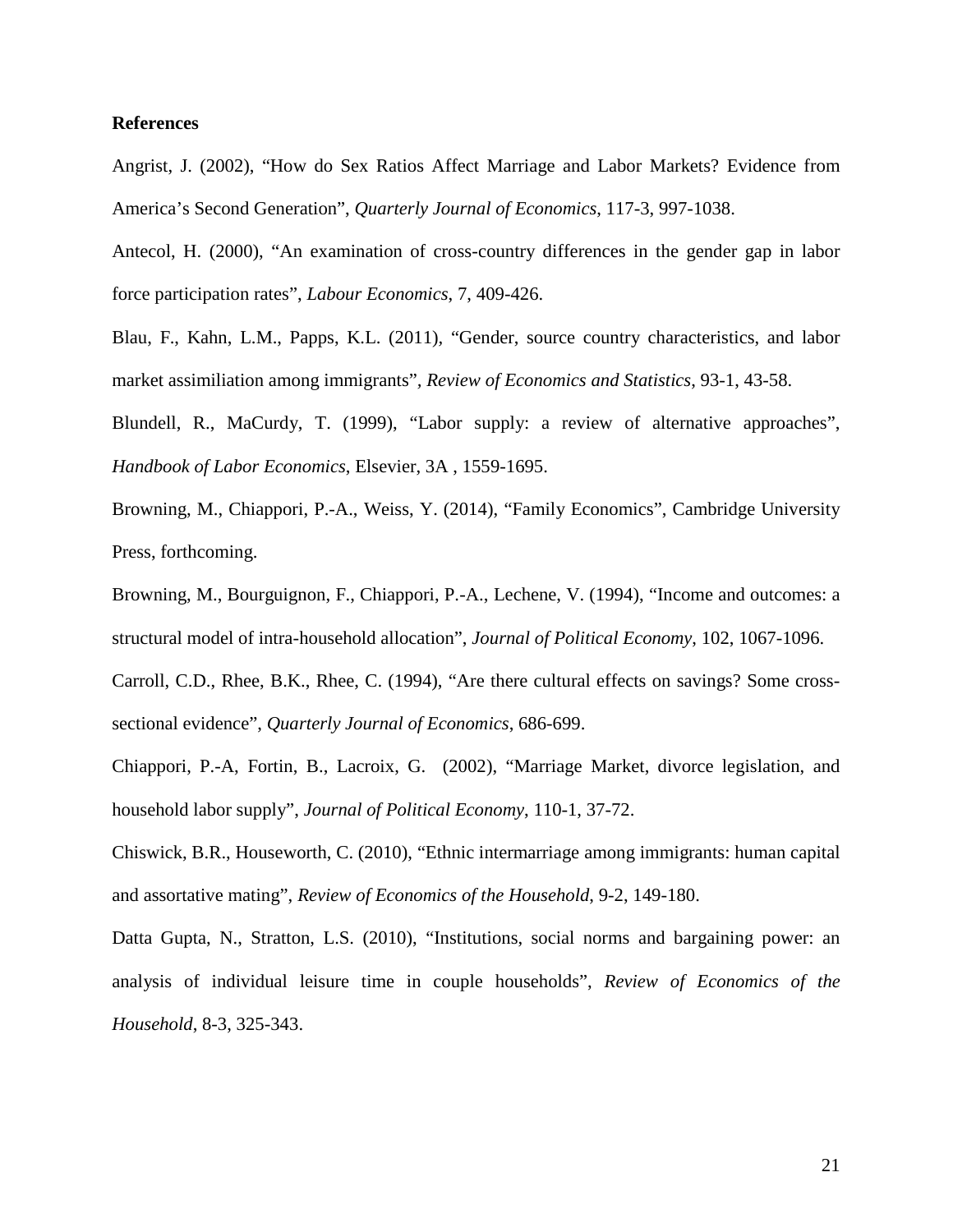Fernandez, R. (2007), "Women, work, and culture", *Journal of the European Economic Association*, 5, 305-332.

Fernandez, R., Fogli, A. (2006), "Fertility: the role of culture and family experience", *Journal of the European Economic Association*, 4 (2-3), 552-561.

Fernandez, R., Fogli, A. (2009), "Culture: an empirical investigation of beliefs, work and fertility", *American Economic Journal: Macroeconomics*, 1-1, 146-177.

Fortin, N. (2005), "Gender role attitudes and the labor market outcomes of women across OECD countries", *Oxford Review of Economic Policy*, 21-3, 416-438.

Furtado, D. (2012), "Human capital and interethnic marriage decisions", *Economic Inquiry*, 50- 1, 82-93.

Giuliano, P. (2007), "Living arrangements in Western Europe: does cultural origin matter?", *Journal of the European Economic Association*, 5-5, 927-952.

Grossbard-Shechtman, S. (1993), "On the economics of marriage. A theory of marriage, labor and divorce", Westview Press.

Guiso, L., Monte, F., Sapienza, P., Zingales, L. (2008), "Culture, gender, and math", *Science*, 320, 1164-1165.

Lundberg, S., Pollak, R. (1996), "Bargaining and distribution in marriage", *Journal of Economic Perspectives*, 10-4, 139-158.

Lundberg, S., Pollak, R., Wales, T. (1996), "Do husbands and wives pull their resources?", *Journal of Human Resources*, 32-3, 463-4.

Mansour, H., McKinnish T. (2014), "Who marries differently-aged spouses? Ability, education, occupation, earnings, and appearance", *The Review of Economics and Statistics*, forthcoming.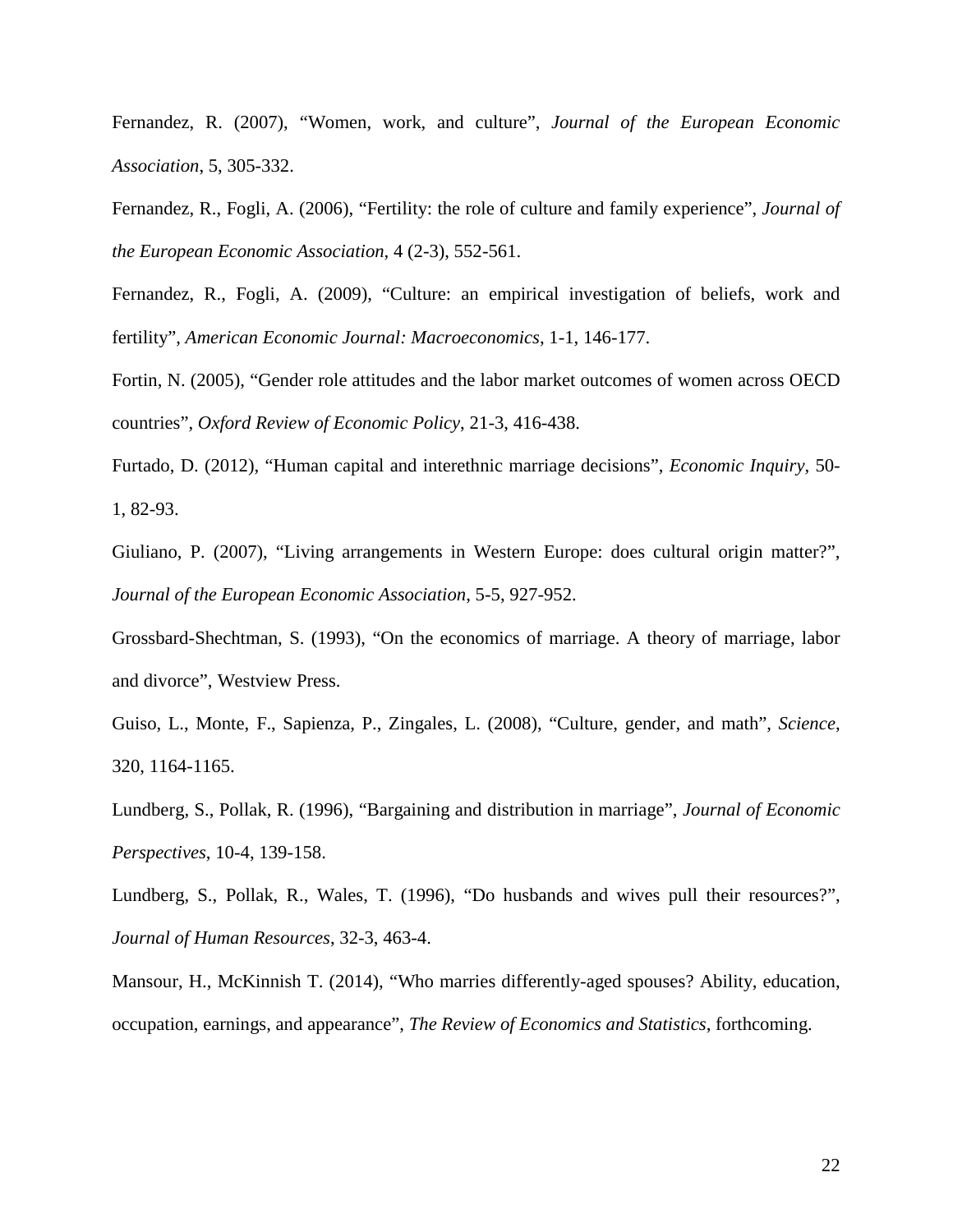Negrusa, B., Oreffice, S. (2010), "Quality of available mates, education, and household labor supply", *Economic Inquiry*, 48-3, 558-574.

Oreffice, S. (2011), "Sexual orientation and household decision making: Same-sex couples' balance of power and labor supply choices", *Labour Economics*, 18-2, 145-158.

Oreffice, S. (2007), "Did the legalization of abortion increase women's household bargaining power? Evidence from labor supply", *Review of Economics of the Household*, 5-2, 181-207.

Oreffice, S., Quintana-Domeque, C. (2012), "Fat spouses and hours of work: are body and Pareto weights correlated?", *IZA Journal of Labor Economics*, 1:6.

Rangel, M. (2006), "Alimony rights and intra-household allocation of resources. Evidence from Brazil", *Economic Journal*, 116, 627-658.

Ruggles, S., Alexander, T., Genadek, K., Goeken, R., Schroeder, M.B., Sobek, M. (2010), "Integrated Public Use Microdata Series: Version 5.0 [Machine-readable database]", University of Minnesota.

Schultz, T.P. (1990), "Testing the neoclassical model of family labor supply and fertility", *Journal of Human Resources*, 25, 599–634.

Thomas, D. (1990), "Intra–Household Resource Allocation: An Inferential Approach", *Journal of Human Resources*, 25, 635–664.

Udry, C. (1996), "Gender, agricultural production, and the theory of the household", *Journal of Political Economy*, 104-5, 1010-1046.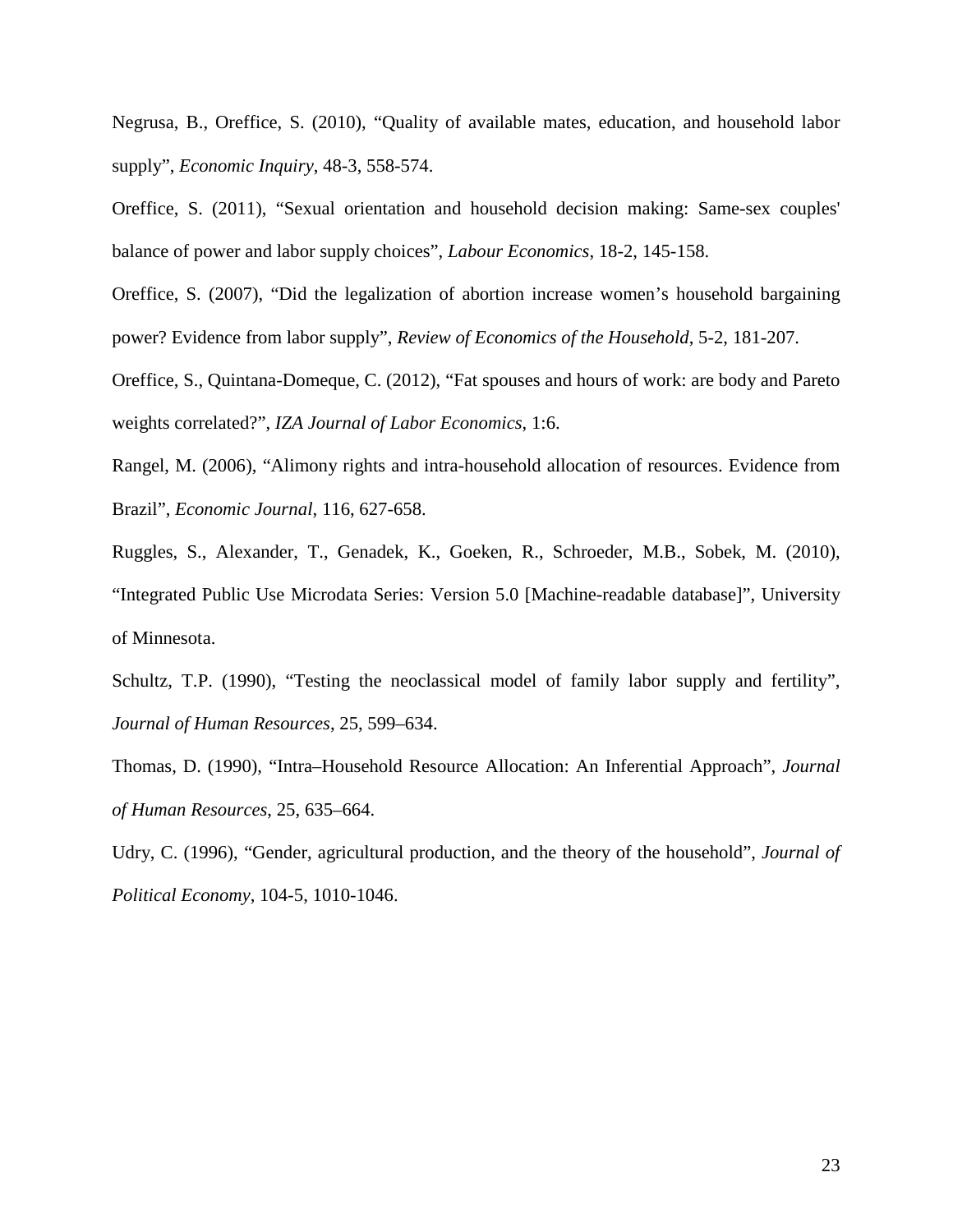#### **Table 1. Summary Statistics**

|                             | <b>All Couples</b> |                 |        |               | <b>US-born Couples</b> |                 |        | <b>Foreign-born Couples</b> |                 |               |       |               |
|-----------------------------|--------------------|-----------------|--------|---------------|------------------------|-----------------|--------|-----------------------------|-----------------|---------------|-------|---------------|
|                             |                    | <b>Husbands</b> |        | <b>Wives</b>  |                        | <b>Husbands</b> |        | <b>Wives</b>                | <b>Husbands</b> |               |       | <b>Wives</b>  |
| Variable                    |                    | mean std. dev   |        | mean std. dev |                        | mean std. dev   |        | mean std. dev               |                 | mean std. dev |       | mean std. dev |
| $Age\_diff$                 | 2.06               | 4.42            | 2.06   | 4.42          | 1.98                   | 4.23            | 1.98   | 4.23                        | 2.73            | 4.59          | 2.73  | 4.59          |
| Y diff                      | 1953               | 13222           | 1953   | 13222         | 2002                   | 13851           | 2002   | 13851                       | 1334            | 11525         | 1334  | 11525         |
| Hours worked*               | 2219               | 611             | 1718   | 708           | 2247                   | 596             | 1713   | 707                         | 2078            | 674           | 1676  | 743           |
| Log of wage*                | 2.89               | .656            | 2.54   | .66           | 2.93                   | .64             | 2.55   | .64                         | 2.71            | .76           | 2.43  | .75           |
| Age                         | 43.01              | 10.05           | 40.9   | 9.74          | 43.42                  | 10.13           | 41.43  | 9.83                        | 42.84           | 9.77          | 40.11 | 9.42          |
| Education                   | 13.46              | 2.51            | 13.49  | 2.33          | 13.64                  | 2.22            | 13.66  | 2.05                        | 12.22           | 4.31          | 12.14 | 4.03          |
| Couple's non-labor income Y | 4125               | 15291           | 4125   | 15291         | 4228                   | 16005           | 4228   | 16005                       | 2835            | 14016         | 2835  | 14016         |
| Number of children          | 1.26               | 1.16            | 1.26   | 1.16          | 1.18                   | 1.12            | 1.18   | 1.12                        | 1.76            | 1.31          | 1.76  | 1.31          |
| Number of observations      | 439660             |                 | 439660 |               | 407181                 |                 | 407181 |                             | 32479           |               | 32479 |               |

|                             | <b>Foreign-born Couples</b> |               |                                | <b>Foreign-born Couples</b> |              |               | <b>Foreign-born Couples</b> |                                     |                                 |               |              |               |
|-----------------------------|-----------------------------|---------------|--------------------------------|-----------------------------|--------------|---------------|-----------------------------|-------------------------------------|---------------------------------|---------------|--------------|---------------|
|                             |                             |               | with different culture from US |                             |              |               |                             | with somewhat similar culture to US | with very similar culture to US |               |              |               |
|                             | <b>Heads</b>                |               |                                | <b>Partners</b>             | <b>Heads</b> |               |                             | <b>Partners</b>                     | <b>Husbands</b>                 |               | <b>Wives</b> |               |
| Variable                    |                             | mean std. dev |                                | mean std. dev               |              | mean std. dev |                             | mean std. dev                       |                                 | mean std. dev |              | mean std. dev |
| Age_diff                    | 2.9                         | 4.59          | 2.9                            | 4.59                        | 2.89         | 4.65          | 2.89                        | 4.65                                | 2.15                            | 4.51          | 2.15         | 4.51          |
| Y diff                      | 1099                        | 9689          | 1099                           | 9689                        | 1315         | 12151         | 1315                        | 12151                               | 2061                            | 14991         | 2061         | 14991         |
| Hours worked*               | 2056                        | 689           | 1599                           | 756                         | 2101         | 665           | 1746                        | 732                                 | 2109                            | 641           | 1789         | 700           |
| Log of wage*                | 2.62                        | .76           | 2.3                            | .74                         | 2.75         | .77           | 2.49                        | .74                                 | 2.91                            | .71           | 2.68         | .69           |
| Age                         | 41.4                        | 9.80          | 38.49                          | 9.3                         | 43.56        | 9.24          | 40.68                       | 8.89                                | 45.88                           | 9.52          | 43.73        | 9.28          |
| Education                   | 11.31                       | 4.59          | 11.28                          | 4.28                        | 13.09        | 4.03          | 12.78                       | 3.73                                | 13.66                           | 3.04          | 13.73        | 2.91          |
| Couple's non-labor income Y | 2202                        | 12111         | 2202                           | 12111                       | 3277         | 14792         | 3277                        | 14792                               | 4045                            | 17495         | 4045         | 17495         |
| Number of children          | 1.97                        | 1.39          | 1.97                           | 1.39                        | 1.54         | 1.13          | 1.54                        | 1.13                                | 1.44                            | 1.18          | 1.44         | 1.18          |
| Number of observations      | 17533                       |               | 17533                          |                             | 8009         |               | 8009                        |                                     | 6937                            |               | 6937         |               |

Data from the U.S. Census year 2000, five percent sample of the Public Use Microdata Set (PUMS).

Age\_diff (Y\_diff) is defined as husband's age (total non-labor income) minus wife's age (total non-labor income).

\*For women and men with positive hours of work.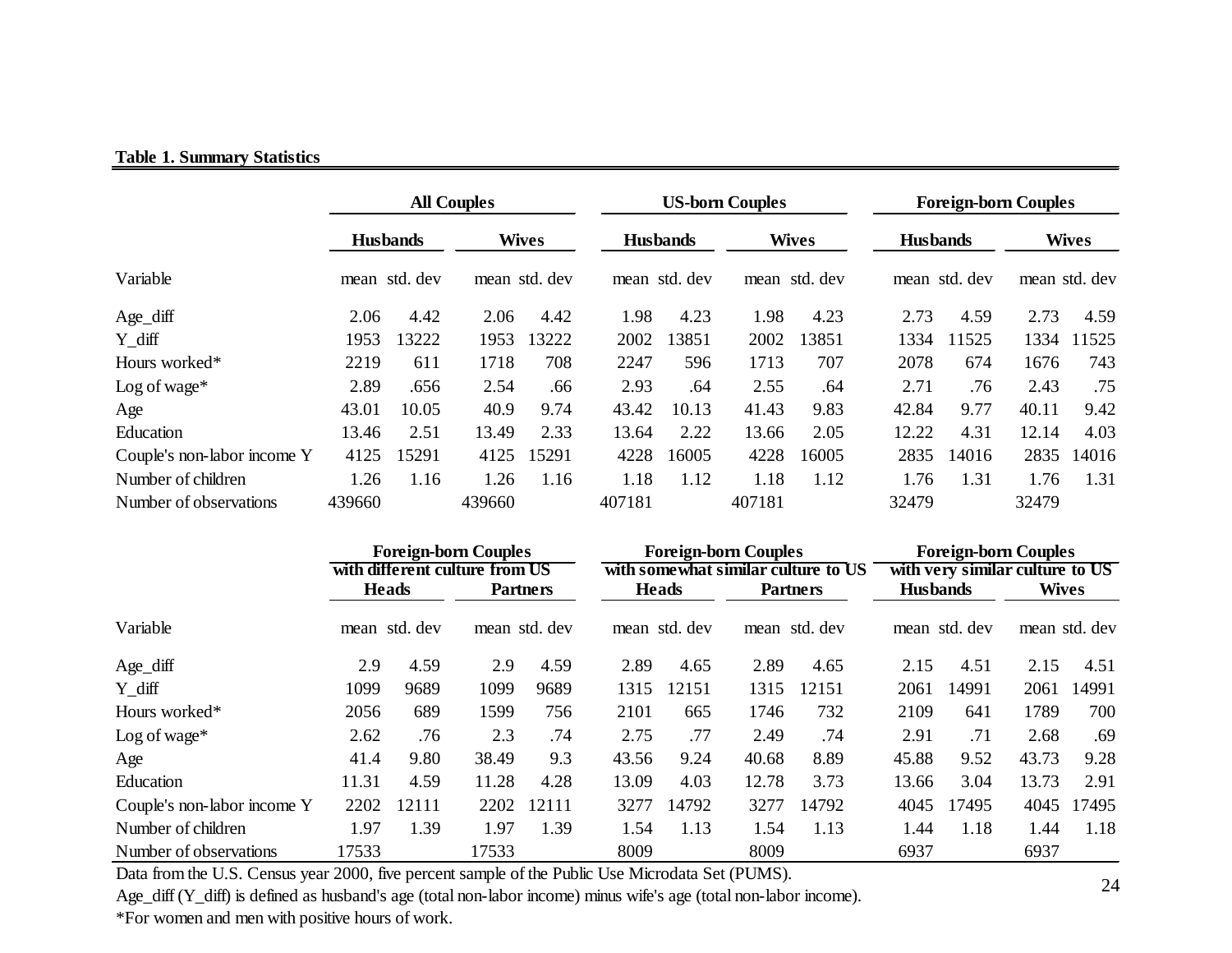|                                           |                 | <b>All Couples</b>         | <b>US-born Couples</b>                  |                             | <b>Foreign-born Couples</b> |              |
|-------------------------------------------|-----------------|----------------------------|-----------------------------------------|-----------------------------|-----------------------------|--------------|
|                                           | <b>Husbands</b> | <b>Wives</b>               | <b>Husbands</b>                         | <b>Wives</b>                | <b>Husbands</b>             | <b>Wives</b> |
|                                           | (1)             | (2)                        | (3)                                     | (4)                         | (5)                         | (6)          |
| Age_diff                                  | $-2.10$ ***     | $1.11***$                  | $-2.42$ ***                             | $1.682$ ***                 | $-2.31$                     | $-.366$      |
|                                           | (.323)          | (.270)                     | (.354)                                  | (.284)                      | (7.86)                      | (.952)       |
| <b>Y_diff</b>                             | $-.0015$ ***    | $.01***$                   | $-.0017$ ***                            | $.01***$                    | .0001                       | $.01***$     |
|                                           | (.0001)         | (.0006)                    | (.0001)                                 | (.0006)                     | (.0003)                     | (.0005)      |
| Couple's non-labor income $Y - .0011$ *** |                 | $-0.012$ ***               |                                         | $-.002$ *** $-.012$ ***     | $.002$ ***                  | $-.012$ ***  |
|                                           | (.0002)         | (.0005)                    | (.0001)                                 | (.0006)                     | (.0002)                     | (.0004)      |
| Log of wage of husband                    |                 | $-111.41$ *** $-92.27$ *** |                                         | $-106.33$ *** $-100.58$ *** | $-154.98$ ***               | $-57.35$ *** |
|                                           | (6.22)          | (3.13)                     | (5.91)                                  | (3.47)                      | (8.20)                      | (7.95)       |
| Log of wage of wife                       | $-10.55$ ***    |                            | $-423.60$ *** $14.72$ *** $-408.19$ *** |                             | -7.96                       | $-502.7$ *** |
|                                           | (2.23)          | (10.90)                    | (2.48)                                  | (14.81)                     | (6.56)                      | (18.35)      |
| Own Age                                   | $-2.32$ ***     | $1.36***$                  | $-3.35$ ***                             | .405                        | .391                        | $6.86***$    |
|                                           | (.33)           | (.278)                     | (.37)                                   | (.27)                       | (.915)                      | (.389)       |
| <b>Education of husband</b>               | $37.17$ ***     | $-7.58$ ***                | $37.46$ ***                             | $-12.48$ ***                | $25.82$ ***                 | $4.71$ **    |
|                                           | (.542)          | (1.69)                     | (.69)                                   | (.66)                       | (1.29)                      | (2.36)       |
| Education of wife                         | $12.29$ ***     | $16.16***$                 | $9.68***$                               | $15.14$ ***                 | $10.62$ ***                 | $16.51$ ***  |
|                                           | (.833)          | (1.28)                     | (.69)                                   | (1.52)                      | (1.59)                      | (1.99)       |
| Number of children                        | $22.65$ ***     | $-67.74$ ***               | $31.03$ ***                             | $-80.35$ ***                | 7.35                        | $-18.26$ *** |
|                                           | (2.14)          | (2.92)                     | (1.41)                                  | (3.49)                      | (5.14)                      | (3.48)       |
| Number of observations                    | 439660          | 439660                     | 407181                                  | 407181                      | 32479                       | 32479        |

|  |  | Table 2. Estimation of the Labor Supply Regressions of US-born and Foreign-born Married Couples |  |  |
|--|--|-------------------------------------------------------------------------------------------------|--|--|
|  |  |                                                                                                 |  |  |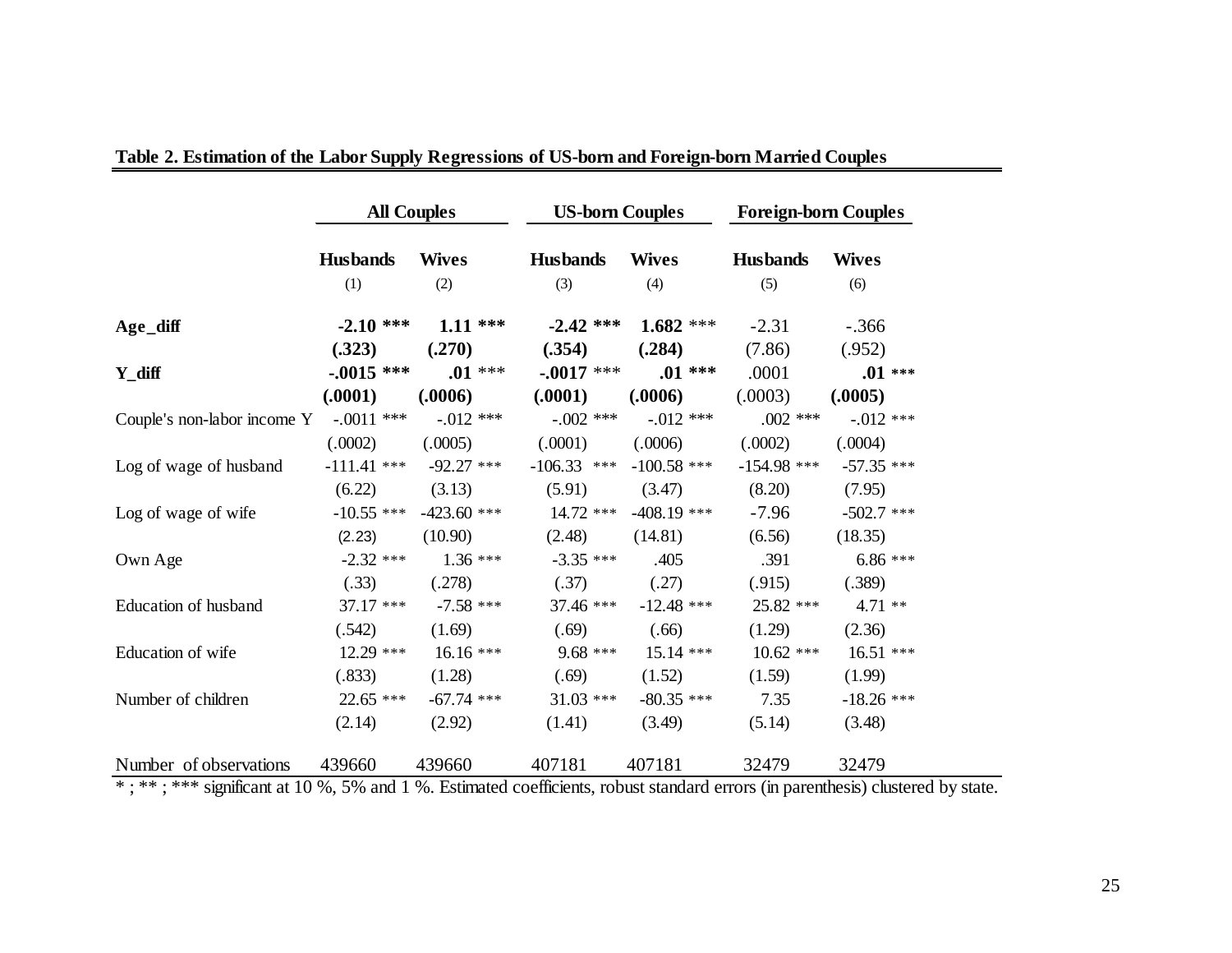|                             | <b>Foreign-born Couples</b><br>with different culture from US with somewhat similar culture to US |              |                 | <b>Foreign-born Couples</b> | <b>Foreign-born Couples</b><br>with very similar culture to US |              |
|-----------------------------|---------------------------------------------------------------------------------------------------|--------------|-----------------|-----------------------------|----------------------------------------------------------------|--------------|
|                             | <b>Husbands</b>                                                                                   | <b>Wives</b> | <b>Husbands</b> | <b>Wives</b>                | <b>Husbands</b>                                                | <b>Wives</b> |
|                             | (7)                                                                                               | (8)          | (9)             | (10)                        | (11)                                                           | (12)         |
| Age_diff                    | $-1.82$                                                                                           | 1.05         | $-4.63$         | 3.87                        | $-3.73*$                                                       | $6.90***$    |
|                             | (1.41)                                                                                            | (1.62)       | (3.81)          | (3.24)                      | (1.99)                                                         | (2.11)       |
| Y_diff                      | $-.001$                                                                                           | .0008        | $-.00003$       | $-.0007$                    | $-0.01**$                                                      | $.034$ ***   |
|                             | (.001)                                                                                            | (.001)       | (.002)          | (.003)                      | (.0007)                                                        | (.002)       |
| Couple's non-labor income Y | .002                                                                                              | .0016        | .003            | .001                        | $.003$ ***                                                     | $-.033$ ***  |
|                             | (.001)                                                                                            | (.002)       | (.002)          | (.002)                      | (.0007)                                                        | (.002)       |
| Log of wage of husband      | $-204.3$ ***                                                                                      | $-84.80$     | $-203.9$ **     | $-107.7$                    | $-160.73$                                                      | 311.93       |
|                             | (57.53)                                                                                           | (58.97)      | (87.48)         | (76.48)                     | (114)                                                          | (249.9)      |
| Log of wage of wife         | $-61.02$                                                                                          | $-77.2$      | $-15.31$        | $-166.3*$                   | $-118.6$                                                       | $-854$ ***   |
|                             | (71.03)                                                                                           | (59.66)      | (86.68)         | (95.5)                      | (152.9)                                                        | (290.5)      |
| Own Age                     | $7.04$ ***                                                                                        | $9.79$ ***   | 3.23            | 8.14 ***                    | $-.144$                                                        | 4.43 **      |
|                             | (1.63)                                                                                            | (1.08)       | (2.34)          | (2.61)                      | (1.63)                                                         | (1.87)       |
| Education of husband        | 17.82 ***                                                                                         | 3.15         | 18.26 ***       | $-2.79$                     | 21.56 ***                                                      | $-5.04$      |
|                             | (2.53)                                                                                            | (2.39)       | (3.63)          | (5.06)                      | (3.99)                                                         | (5.69)       |
| Education of wife           | 8.85 ***                                                                                          | $9.94$ ***   | $9.55**$        | $14.07**$                   | $-7.36*$                                                       | $-12.12**$   |
|                             | (2.53)                                                                                            | (2.41)       | (4.79)          | (6.06)                      | (4.46)                                                         | (5.48)       |
| Number of children          | 1.57                                                                                              | $-19.45$ *** | 8.26            | $-22.66$ ***                | $-17.14$ **                                                    | $-21.74$ *** |
|                             | (8.03)                                                                                            | (4.17)       | (14.21)         | (8.16)                      | (6.45)                                                         | (6.26)       |
| Number of observations      | 17533                                                                                             | 17533        | 8009            | 8009                        | 6937                                                           | 6937         |

## **Table 3. Estimation of the Labor Supply Regressions of Foreign-Born Married Couples by Culture**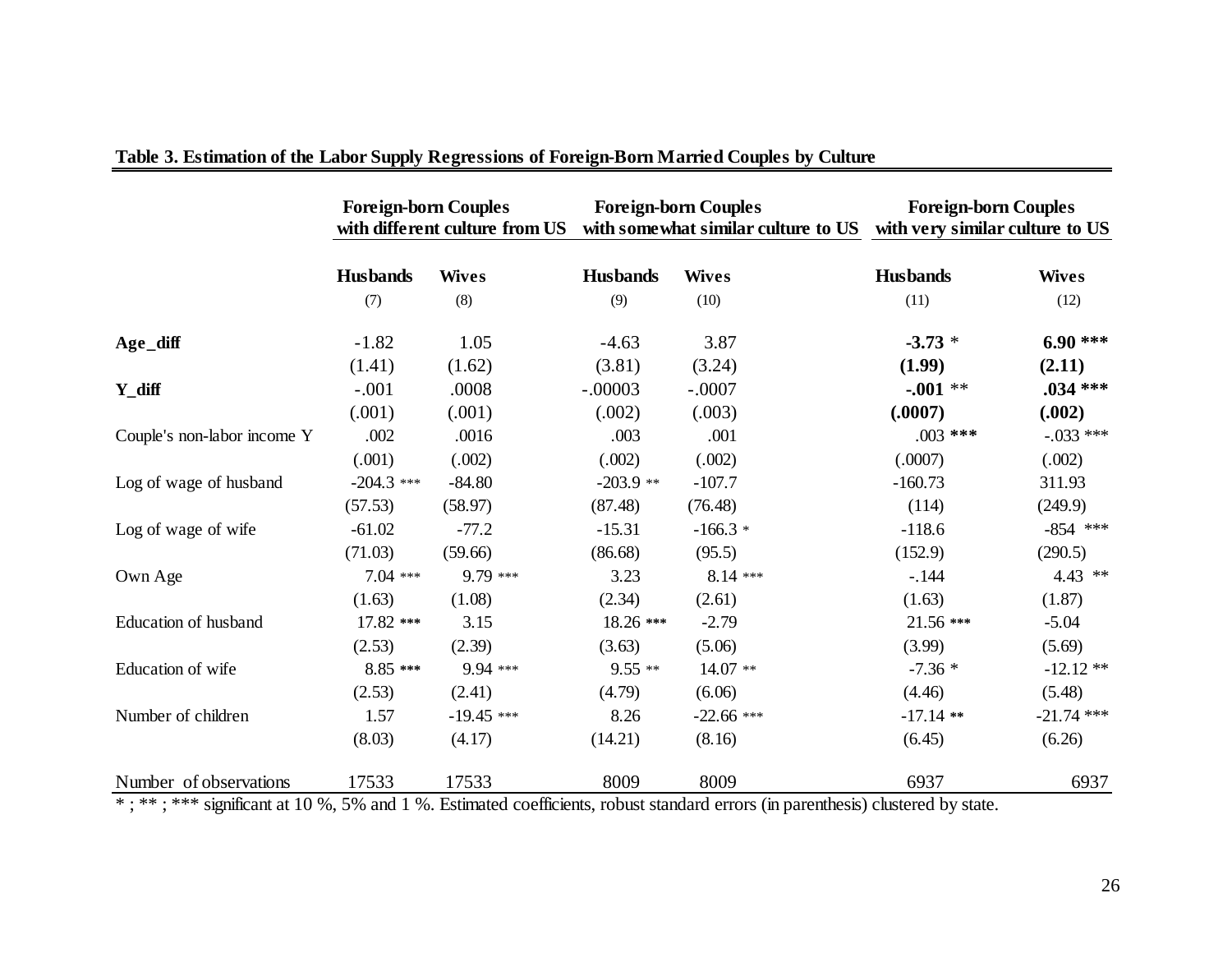|                              | <b>Foreign-born Couples</b><br>with different culture from US |                            |                                                                          | <b>Foreign-born Couples</b><br>with somewhat similar culture to US | <b>Foreign-born Couples</b><br>with very similar culture to US |              |
|------------------------------|---------------------------------------------------------------|----------------------------|--------------------------------------------------------------------------|--------------------------------------------------------------------|----------------------------------------------------------------|--------------|
|                              | <b>Husbands</b>                                               | <b>Wives</b>               | <b>Husbands</b>                                                          | <b>Wives</b>                                                       | <b>Husbands</b>                                                | <b>Wives</b> |
|                              | (1)                                                           | (2)                        | (3)                                                                      | (4)                                                                | (5)                                                            | (6)          |
| $Age\_diff$                  | $-3.94$                                                       | $-7.22$                    | $-3.50$                                                                  | .949                                                               | $-3.74*$                                                       | $1.97**$     |
|                              | (3.22)                                                        | (2.91)                     | (6.81)                                                                   | (6.08)                                                             | (2.19)                                                         | (3.35)       |
| Y_diff                       | $-.001$                                                       | $-.0003$                   | .003                                                                     | $.011$ ***                                                         | $-.0013$ ***                                                   | $.033***$    |
|                              | (.002)                                                        | (.002)                     | (.003)                                                                   | (0.002)                                                            | (.0002)                                                        | (.002)       |
| Own years spent in the US    | $9.35***$                                                     | $6.19***$                  | $8.51***$                                                                | 7.98 ***                                                           | $3.09$ **                                                      | .263         |
|                              | (1.72)                                                        | (.675)                     | (1.57)                                                                   | (1.64)                                                             | (1.32)                                                         | (.964)       |
| Age_diff interacted years US | .163                                                          | .668 ***                   | $-.035$                                                                  | .312                                                               | $-.191$                                                        | $.392 *$     |
|                              | (.226)                                                        | (.141)                     | (.369)                                                                   | (.337)                                                             | (.210)                                                         | (.216)       |
| Y_diff interacted years US   | .00002                                                        | .0001                      | $-.0002$                                                                 | $-.0008$ ***                                                       | .00001                                                         | .00003       |
|                              | (.0001)                                                       | (.0001)                    | (.0003)                                                                  | (.0001)                                                            | (.0001)                                                        | (.00006)     |
| Number of observations       | 17533                                                         | 17533<br>$\alpha$ $\alpha$ | 8009<br>$\mathbf{1}$ $\mathbf{1}$ $\mathbf{1}$ $\mathbf{1}$ $\mathbf{1}$ | 8009<br>$\sim$ $\sim$                                              | 6937<br>$A = 1$ $A = 1$ $A = 1$ $A = 1$                        | 6937         |

## **Table 4. Estimation of the Labor Supply Regressions of Foreign-Born Married Couples with interactions of years spent in the US**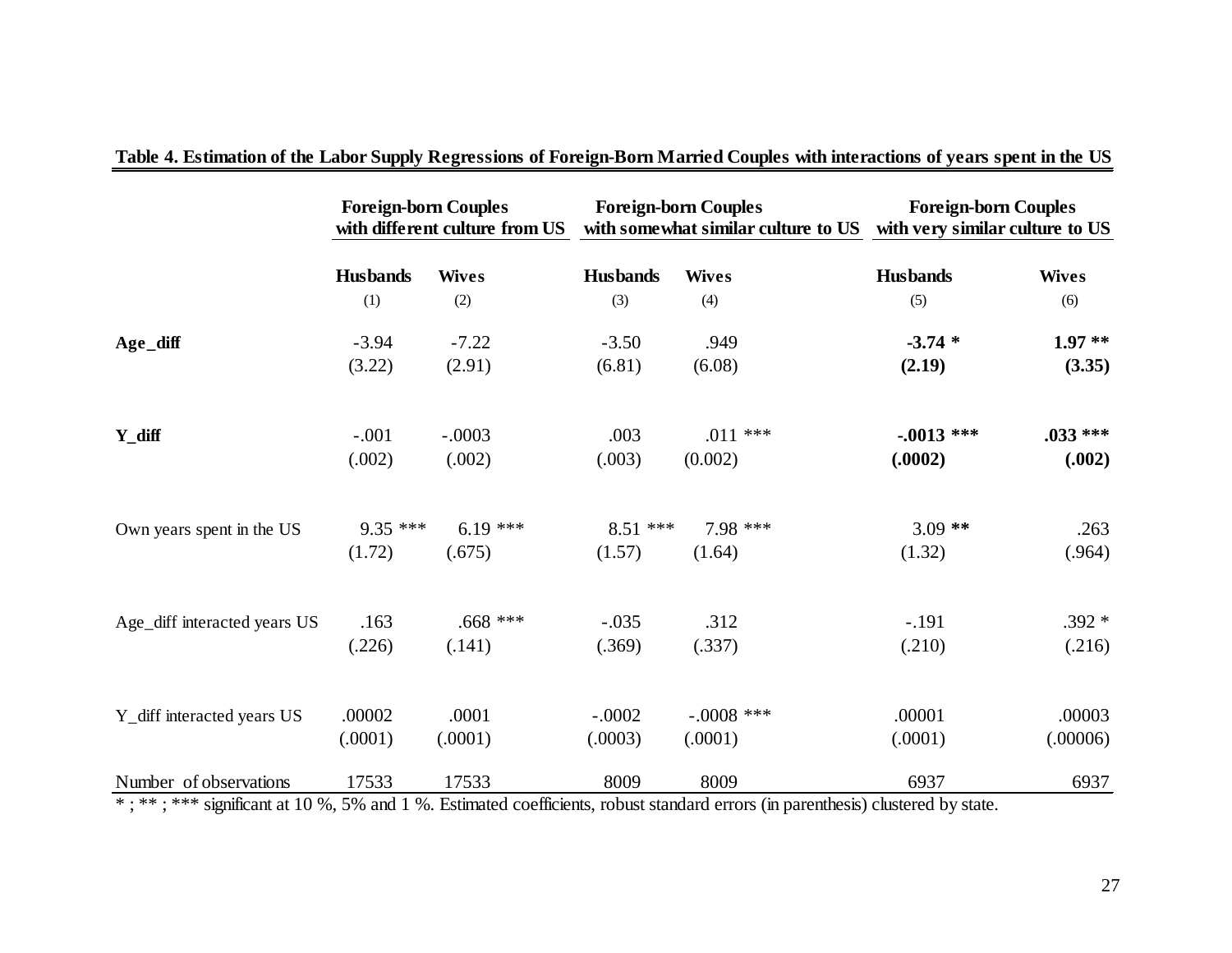|                                          | <b>Husbands</b><br>(1) | <b>Wives</b><br>(2) |
|------------------------------------------|------------------------|---------------------|
| Age_diff                                 | $-3.49$ ***            | $3.71$ ***          |
|                                          | (1.08)                 | (1.07)              |
| Y_diff                                   | $-.0034$ ***           | $.0089$ ***         |
|                                          | (.0005)                | (0.0007)            |
| Gender role variable                     | $-2.48$ ***            | $-1.09$ ***         |
|                                          | (.255)                 | (.399)              |
| Age_diff interacted gender role variable | $.039*$                | $-.0588**$          |
|                                          | (.020)                 | (.024)              |
| Y_diff interacted gender role variable   | $.00004$ ***           | $-.00003$ ***       |
|                                          | (.0003)                | (.000007)           |
| Number of observations                   | 439660                 | 439660              |

## **Table 5. Estimation of the Labor Supply Regressions of All Married Couples with Gender Role Variable and its Interactions**